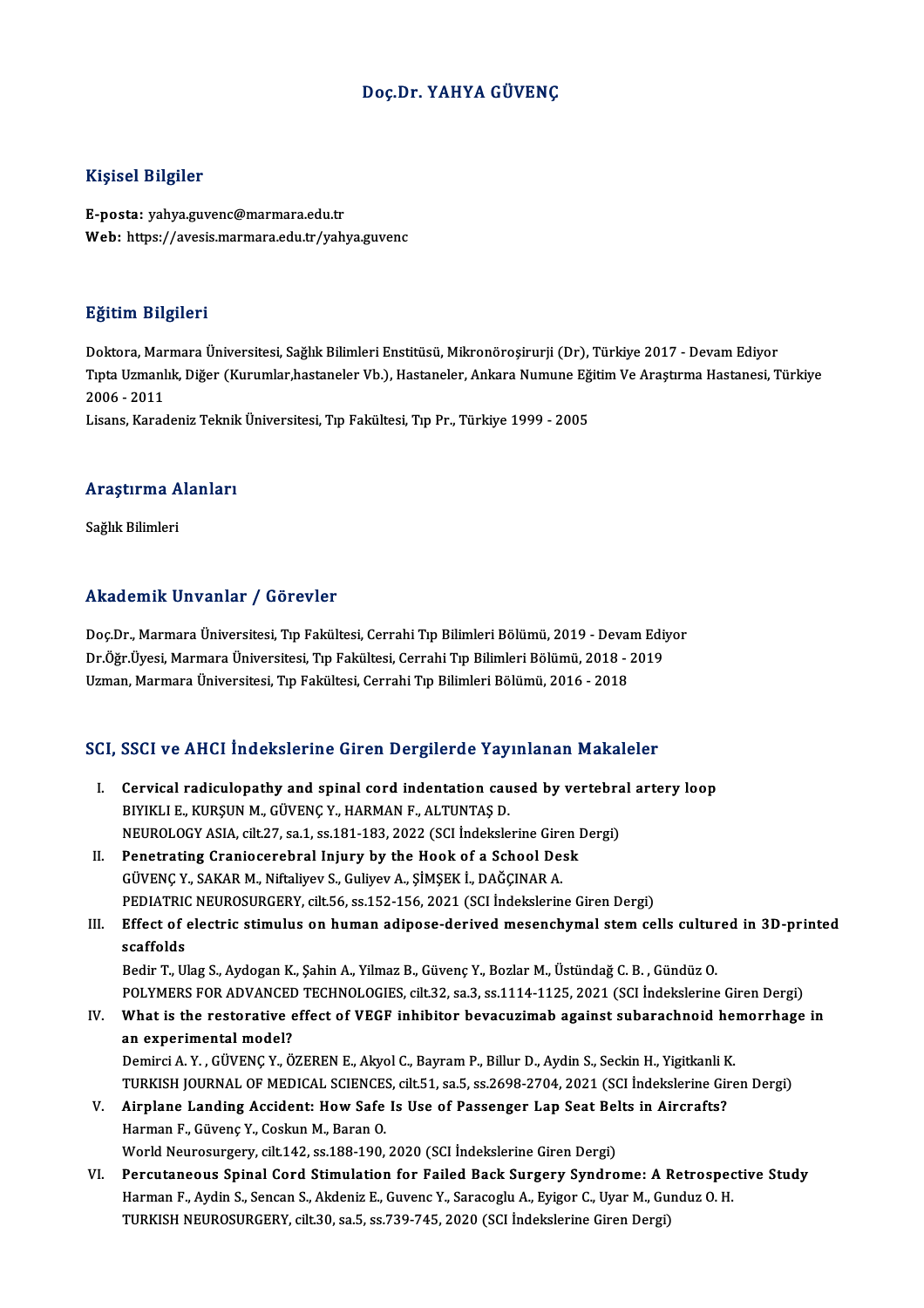VII. How to Reduce Stress on the Pedicle Screws in Thoracic Spine? Importance of Screw Trajectory: A<br>Finite Flement Anglysic **How to Reduce Stress of**<br>Finite Element Analysis<br>C<sup>üncenc V. Alweldes G. So</sup> How to Reduce Stress on the Pedicle Screws in Thoracic Sp<br>Finite Element Analysis<br>GÜVENÇ Y., Akyoldas G., Senturk S., Erbulut D., Yaman O., Ozer A. F.<br>TURKISH NEUROSURGERY 4:1+39, 88.1, 88.39, 25, 2019 (SGL Indeksl

Finite Element Analysis<br>GÜVENÇ Y., Akyoldas G., Senturk S., Erbulut D., Yaman O., Ozer A. F.<br>TURKISH NEUROSURGERY, cilt.29, sa.1, ss.20-25, 2019 (SCI İndekslerine Giren Dergi)<br>Evaluation of tanisal Devmodetamidine edminist

### GÜVENÇ Y., Akyoldas G., Senturk S., Erbulut D., Yaman O., Ozer A. F.<br>TURKISH NEUROSURGERY, cilt.29, sa.1, ss.20-25, 2019 (SCI İndekslerine Giren Dergi)<br>VIII. Evaluation of topical Dexmedetomidine administration in post TURKIS<br><mark>Evalua</mark><br>model<br><sup>Vaman</sup> Evaluation of topical Dexmedetomidine administration in postlaminectomy epidural fib<br>model<br>Yaman M. E. , Ergul G., GÜVENÇ Y., Ozturk Y., Erbay F. K. , Tolunay T., Senturk S., Kircil C., Bozkurt G.<br>INTERNATIONAL JOURNAL OF

model<br>Yaman M. E. , Ergul G., GÜVENÇ Y., Ozturk Y., Erbay F. K. , Tolunay T., Senturk S., Kircil C., Bozkur<br>INTERNATIONAL JOURNAL OF SURGERY, cilt.53, ss.80-85, 2018 (SCI İndekslerine Giren Dergi)<br>Histopathelegis Analysis Yaman M. E., Ergul G., GÜVENÇ Y., Ozturk Y., Erbay F. K., Tolunay T.,<br>INTERNATIONAL JOURNAL OF SURGERY, cilt.53, ss.80-85, 2018 (SCI<br>IX. Histopathologic Analysis of Tamoxifen on Epidural Fibrosis<br>Orturk Y. Borlaut J. Yoman

- INTERNATIONAL JOURNAL OF SURGERY, cilt.53, ss.80-85, 2018 (SCI İndekslerine Giren Dergi)<br>Histopathologic Analysis of Tamoxifen on Epidural Fibrosis<br>Ozturk Y., Bozkurt I., Yaman M. E. , Guvenc Y., Tolunay T., Bayram P., Hay Histopathologic Analysis of Tamoxifen on Epidural Fibrosis<br>Ozturk Y., Bozkurt I., Yaman M. E. , Guvenc Y., Tolunay T., Bayram P., Hay<br>WORLD NEUROSURGERY, cilt.111, 2018 (SCI İndekslerine Giren Dergi)<br>Efficesu of Lumbonerit Ozturk Y., Bozkurt I., Yaman M. E., Guvenc Y., Tolunay T., Bayram P., Hayirli N., Billur D., Erbay F. K.,<br>WORLD NEUROSURGERY, cilt.111, 2018 (SCI Indekslerine Giren Dergi)<br>X. Efficacy of Lumboperitoneal Shunting in Patient
- WORLD NEUROSURGERY, cilt.111, 2018 (SCI İndekslerine Giren Dergi)<br>X. Efficacy of Lumboperitoneal Shunting in Patients with Normal Pressure Hydrocephalus<br>Bayar M. A. , Tekiner A., Celik H., YILMAZ A., Menekse G., YILDIR Efficacy of Lumboperitoneal Shunting in Patients with Normal Pressure Hydra<br>Bayar M. A. , Tekiner A., Celik H., YILMAZ A., Menekse G., YILDIRIM T., Alagoz F., GÜVEN<br>TURKISH NEUROSURGERY, cilt.28, sa.1, ss.62-66, 2018 (SCI Bayar M. A. , Tekiner A., Celik H., YILMAZ A., Menekse G., YILDIRIM T., Alagoz F., GÜVENÇ Y., Erdem Y.<br>TURKISH NEUROSURGERY, cilt.28, sa.1, ss.62-66, 2018 (SCI İndekslerine Giren Dergi)<br>XI. Comparison of the Rigid Rod Syst
- TURKISH NEUROSURGERY, cilt.28, sa.1, ss.62-66, 2018 (SCI İndekslerin<br>Comparison of the Rigid Rod System with Modular Plate with<br>Segment Posterior Stabilization in the Lower Lumbar Region<br>Valdiz C. Orkal B. Cuyana V. Santua Comparison of the Rigid Rod System with Modular Plate with the Finite Element Analys<br>Segment Posterior Stabilization in the Lower Lumbar Region<br>Yaldiz C., Ozkal B., Guvenc Y., Senturk S., Erbulut D., Zafarparandah I., Yama Segment Posterior Stabilization in the Lower Lumbar Region<br>Yaldiz C., Ozkal B., Guvenc Y., Senturk S., Erbulut D., Zafarparandah I., Yaman O., Solaroglu I., Ozer F.<br>TURKISH NEUROSURGERY, cilt.27, sa.4, ss.610-616, 2017 (SC Yaldiz C., Ozkal B., Guvenc Y., Senturk S., Erbulut D., Zafarparandah I., Yaman O., Solaroglu I., Ozer F.<br>TURKISH NEUROSURGERY, cilt.27, sa.4, ss.610-616, 2017 (SCI İndekslerine Giren Dergi)<br>XII. Punica granatum L. Juice A
- TURKISH NEUROSURGERY, cilt.27, sa.4, ss.610-616, 2017 (SCI İndekslerine Giren De<br>Punica granatum L. Juice Attenuates Experimental Cerebral Vasospasm in<br>Hemorrhage Model: A Basilar Artery Morphometric Study and Apoptosis<br>CÜ Punica granatum L. Juice Attenuates Experimental Cerebral Vasospasm in the Rabbit Subarachno<br>Hemorrhage Model: A Basilar Artery Morphometric Study and Apoptosis<br>GÜVENÇ Y., Demirci A., BİLLUR D., AYDIN S., Ozeren E., Bayram Hemorrhage Model: A Basilar Artery Morphometric Study and Apoptosis<br>GÜVENÇ Y., Demirci A., BİLLUR D., AYDIN S., Ozeren E., Bayram P., Dilli A., Gokce E. C. , Yaman O., Celik H., et al.<br>JOURNAL OF NEUROLOGICAL SURGERY PART GÜVENÇ Y., Demirci A., BİLLUR D., AYDIN S., Ozeren E., Bayram P., Dilli A., Gokce E. C., Yaman O., Celik H., et al. JOURNAL OF NEUROLOGICAL SURGERY PART A-CENTRAL EUROPEAN NEUROSURGERY, cilt.78, sa.2, ss.124-1<br>2017 (SCI İndekslerine Giren Dergi)<br>XIII. Traumatic Acute Subdural Hematomas: Analysis of Outcomes and Predictive Factors at
- 2017 (S<br>Trauma<br>Center<br>Alassa L Traumatic Acute Subdural Hematomas: Analysis of Outcomes and Predictive Factors at a Single<br>Center<br>Alagoz F., Yildirim A. E. , Sahinoglu M., Korkmaz M., Secer M., Celik H., Yel C., Guvenc Y., Uckun O. M. , Narin F., et al.

Center<br>Alagoz F., Yildirim A. E. , Sahinoglu M., Korkmaz M., Secer M., Celik H., Yel C., Guvenc Y., Uckun O. M. , Narin F., et al.<br>TURKISH NEUROSURGERY, cilt.27, sa.2, ss.187-191, 2017 (SCI İndekslerine Giren Dergi)

XIV. The Biochemical, Histopathological and Clinical Comparison of the Neuroprotective Effects of TURKISH NEUROSURGERY, cilt.27, sa.2, ss.187-191, 2017 (SCI İndekslerine Giren Dergi)<br>The Biochemical, Histopathological and Clinical Comparison of the Neuroprotective Effects of<br>Subcutaneous Adalimumab and Intravenous Meth The Biochemical, Histopath<br>Subcutaneous Adalimumab<br>Spinal Cord Trauma Model<br>Celik H. Karatay M. Erdem V. Y Subcutaneous Adalimumab and Intravenous Methylprednisolone in an Experimental Compressive<br>Spinal Cord Trauma Model<br>Celik H., Karatay M., Erdem Y., Yildirim A. E. , Sertbas I., Karatay E., Kuli H., Guvenc Y., Koksal I., Men

Spinal Cord Trauma Model<br>Celik H., Karatay M., Erdem Y., Yildirim A. E. , Sertbas I., Karatay E., Kuli H., Guvenc Y., Koksal I., Menekse G., et al.<br>TURKISH NEUROSURGERY, cilt.26, sa.4, ss.622-631, 2016 (SCI İndekslerine Gi Celik H., Karatay M., Erdem Y., Yildirim A. E. , Sertbas I., Karatay E., Kuli H., Guvenc Y., Koksal I., Menekse G.,<br>TURKISH NEUROSURGERY, cilt.26, sa.4, ss.622-631, 2016 (SCI İndekslerine Giren Dergi)<br>XV. Neuroprotective e

TURKISH NEUROSURGERY, cilt.26, sa.4, ss.622-631, 2016 (SCI Indeks<br>Neuroprotective effects of thymoquinone against spinal cord<br>attenuation of inflammation, oxidative stress, and apoptosis<br>Coltec E.C. Kehyesi P. Coltec A. Co Neuroprotective effects of thymoquinone against spinal cord ischemia-reperfusion injury by<br>attenuation of inflammation, oxidative stress, and apoptosis<br>Gokce E. C. , Kahveci R., Gokce A., Cemil B., Aksoy N., Sargon M. F. , attenuation of inflammation, oxidative stress, and apoptosis<br>Gokce E. C. , Kahveci R., Gokce A., Cemil B., Aksoy N., Sargon M. F. , Kisa U., Erdogan B., Guvenc Y., Alagoz F., et al.<br>JOURNAL OF NEUROSURGERY-SPINE, cilt.24, Gokce E. C. , Kahveci R., Gokce A., Cemil B., Aksoy N., Sargon M. F. , Kisa U., Erdogan B., Guvenc Y., Alagoz F., et al.<br>JOURNAL OF NEUROSURGERY-SPINE, cilt.24, sa.6, ss.949-959, 2016 (SCI İndekslerine Giren Dergi)<br>XVI.

### **JOURNAL OF NEUROST<br>Timing of Surgery f<br>Systemic Approach<br>Koksal L Alazer E. Cal** Timing of Surgery for Spinal Fractures Associated with Systemic Traum:<br>Systemic Approach<br>Koksal I., Alagoz F., Celik H., Yildirim A. E. , Akin T., Guvenc Y., Karatay M., Erdem Y.<br>TURKISH NEUROSURCERY sitt 26 sp.2, sp.411, Systemic Approach<br>Koksal I., Alagoz F., Celik H., Yildirim A. E. , Akin T., Guvenc Y., Karatay M., Erdem Y.<br>TURKISH NEUROSURGERY, cilt.26, sa.3, ss.411-415, 2016 (SCI İndekslerine Giren Dergi)

Koksal I., Alagoz F., Celik H., Yildirim A. E. , Akin T., Guvenc Y., Karatay M., Erdem Y.<br>TURKISH NEUROSURGERY, cilt.26, sa.3, ss.411-415, 2016 (SCI İndekslerine Giren Der<br>XVII. Metamizole Sodium Induces Neural Tube Defect TURKISH NEUROSURGERY, cilt.26, sa.3, ss.411-415, 2016 (SCI İndekslerine Gire<br>Metamizole Sodium Induces Neural Tube Defects in a Chick Embryo M<br>Guvenc Y., Billur D., Aydin S., Ozeren E., Demirci A., Alagoz F., Dalgic A., Be Metamizole Sodium Induces Neural Tube Defects in a Chick Embryo Model<br>Guvenc Y., Billur D., Aydin S., Ozeren E., Demirci A., Alagoz F., Dalgic A., Belen D.<br>TURKISH NEUROSURGERY, cilt.26, sa.3, ss.445-448, 2016 (SCI İndeksl Guvenc Y., Billur D., Aydin S., Ozeren E., Demirci A., Alagoz F., Dalgic A., Belen D.<br>TURKISH NEUROSURGERY, cilt.26, sa.3, ss.445-448, 2016 (SCI Indekslerine Giren Dergi)<br>XVIII. Experimental Endoscopic Cordotomy in the She

## TURKISH NEUROSURGERY, cilt.26, sa.3, ss.445-448, 2016 (SCI İndekslerine Giren Dergi)<br><mark>Experimental Endoscopic Cordotomy in the Sheep Model</mark><br>Dalgic A., Caliskan M., Can P., Alagoz F., Guvenc Y., Ocakcioglu A., Algin O., Dag Experimental Endoscopic Cordotomy in the Sheep Model<br>Dalgic A., Caliskan M., Can P., Alagoz F., Guvenc Y., Ocakcioglu A., Algin O., Daglioglu E., Erc<br>TURKISH NEUROSURGERY, cilt.26, sa.2, ss.286-290, 2016 (SCI İndekslerine Dalgic A., Caliskan M., Can P., Alagoz F., Guvenc Y., Ocakcioglu A., Algin O., Daglioglu E., Erden E., Besalti O., et al.<br>TURKISH NEUROSURGERY, cilt.26, sa.2, ss.286-290, 2016 (SCI İndekslerine Giren Dergi)<br>XIX. Intradiplo

## TURKISH NEUROSURGERY, cilt.26, sa.2, ss.286-290, 2016 (SCI Indekslerine Giren Dergi)<br>Intradiploic Epidermoid Cyst on Occipital Bone during Childhood: a case repo<br>Iiterature<br>Guvenc Y., Gokce E. C., Gokce A., Guvenc F. T. Intradiploic Epidermoid Cyst on Occipit<br>literature<br>Guvenc Y., Gokce E. C. , Gokce A., Guvenc F. T.<br>JOUPNAL OF NEUPOLOCICAL SCIENCES TUP

JOURNAL OF NEUROLOGICAL SCIENCES-TURKISH, cilt.33, sa.2, ss.387-391, 2016 (SCI İndekslerine Giren Dergi)

XX. Outcomes and demostration of cranial firearminjuries: Amulticenter retrospective study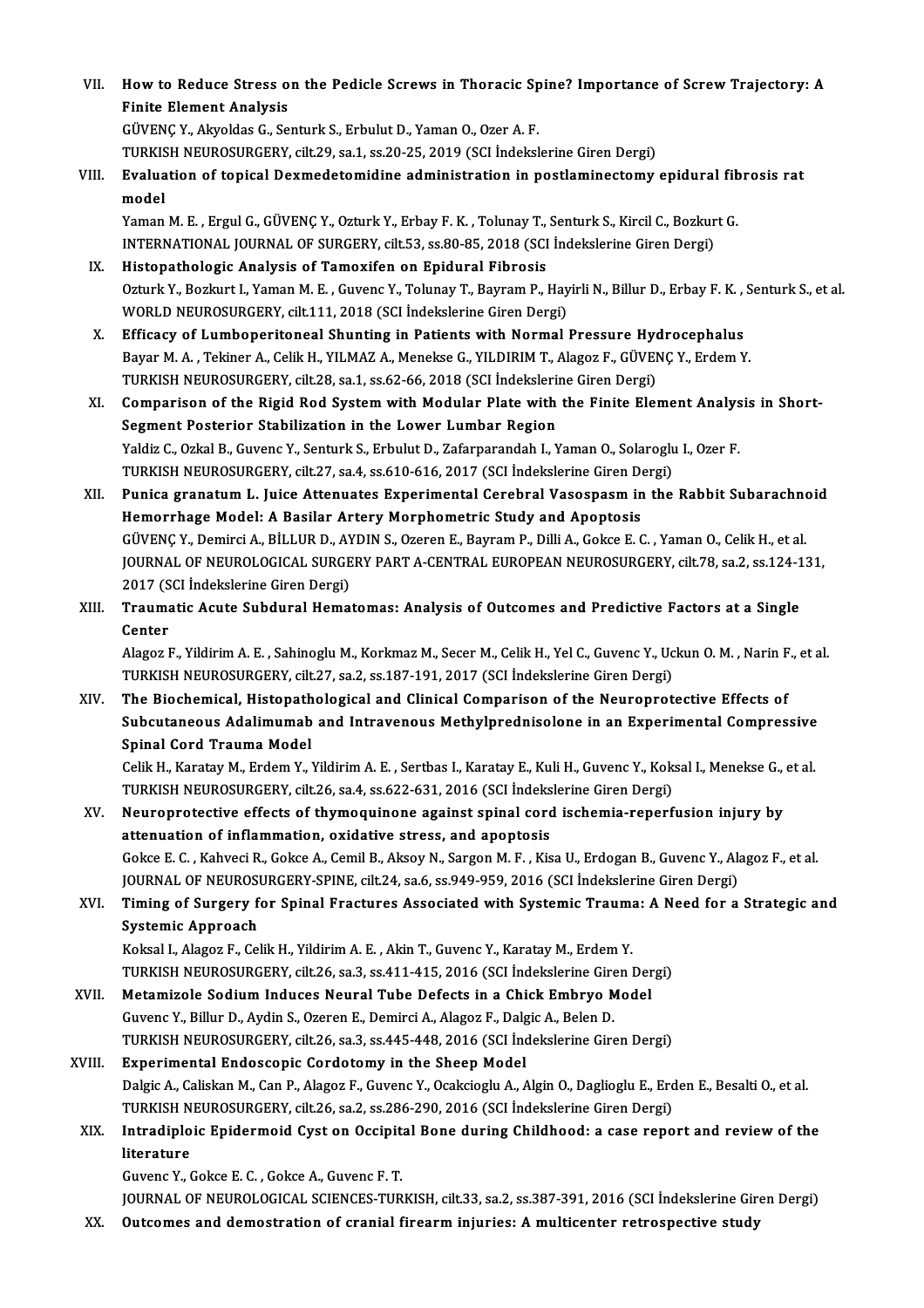Cinar K., Secer M., Alagoz F., Ulutas M., Uckun O. M. , Yildirim A. E. , Gurcay A. G. , Guvenc Y., Celik H., Narin F.<br>ULUSAL TRAVMA VE ACU, CERRAHI DERCISI TURKISH JOURNAL OF TRAUMA & EMERCENCY SURCERY, Gil Cinar K., Secer M., Alagoz F., Ulutas M., Uckun O. M. , Yildirim A. E. , Gurcay A. G. , Guvenc Y., Celik H., Narin F.<br>ULUSAL TRAVMA VE ACIL CERRAHI DERGISI-TURKISH JOURNAL OF TRAUMA & EMERGENCY SURGERY, cilt.21, Cinar K., Secer M., Alagoz F., Ulutas M., Uckun O. M. , Yi<br>ULUSAL TRAVMA VE ACIL CERRAHI DERGISI-TURKIS<br>sa.4, ss.291-296, 2015 (SCI İndekslerine Giren Dergi)<br>Pieshemisel and Histonathelesisel Effecta of Co VLUSAL TRAVMA VE ACIL CERRAHI DERGISI-TURKISH JOURNAL OF TRAUMA & EMERGENCY SURGERY, cilt.21,<br>sa.4, ss.291-296, 2015 (SCI Indekslerine Giren Dergi)<br>XXI. Biochemical and Histopathological Effects of Catechin on Experimental

sa.4, ss.291-296, 2015 (SCI İndekslerine Giren Dergi)<br>Biochemical and Histopathological Effects of Catechin on Experimental Peripheral Nerve Injurie<br>Yildirim A. E. , Dalgic A., Divanlioglu D., Akdag R., ÇETİNALP N. E. , Al **Biochemical<br>Yildirim A. E. ,<br>Koksal I., et al.<br>TURKISH NEU** Yildirim A. E. , Dalgic A., Divanlioglu D., Akdag R., ÇETİNALP N. E. , Alagoz F., Helvacioglu F<br>Koksal I., et al.<br>TURKISH NEUROSURGERY, cilt.25, sa.3, ss.453-460, 2015 (SCI İndekslerine Giren Dergi)<br>The effect of flurbings

TURKISH NEUROSURGERY, cilt25, sa.3, ss.453-460, 2015 (SCI İndekslerine Giren Dergi)

- Koksal I., et al.<br>TURKISH NEUROSURGERY, cilt.25, sa.3, ss.453-460, 2015 (SCI Indekslerine Giren Dergi)<br>XXII. The effect of flurbiprofen on the development of anencephaly in early stage chicken embryos<br>Ozeren E., Er U., Guv BRITISH JOURNAL OF NEUROSURGERY, cilt.29, sa.2, ss.265-271, 2015 (SCI İndekslerine Giren Dergi)
- Ozeren E., Er U., Guvenc Y., Demirci A., Arikok A. T. , Senveli E., Ergun R. B.<br>BRITISH JOURNAL OF NEUROSURGERY, cilt.29, sa.2, ss.265-271, 2015 (SCI İndekslerine Giren Dergi)<br>XXIII. Anti-Adhesion Properties of Contractube BRITISH JOURNAL OF NEUF<br>Anti-Adhesion Propertie<br>Histopathological Study<br>Menekse C. Colik H. Erdem Anti-Adhesion Properties of Contractubex (R) in A Rat Laminectomy Model: A Menekse G., Celik H., Erdem Y., Guvenc Y., Cikla U., Kul H., Tekiner A., Caydere M., Bayar M. A.<br>Menekse G., Celik H., Erdem Y., Guvenc Y., Cikla U

Histopathological Study<br>Menekse G., Celik H., Erdem Y., Guvenc Y., Cikla U., Kul H., Tekiner A., Caydere M., Bayar M. A.<br>JOURNAL OF NEUROLOGICAL SCIENCES-TURKISH, cilt.32, sa.4, ss.708-717, 2015 (SCI İndekslerine Giren Der Menekse G., Celik H., Erdem Y., Guvenc Y., Cikla U., Kul H., Tekiner A., Caydere M., Bayar M. A.<br>JOURNAL OF NEUROLOGICAL SCIENCES-TURKISH, cilt.32, sa.4, ss.708-717, 2015 (SCI İndekslerine CXXIV.<br>An Unusual Complication of

- **JOURNAL OF NEUROL<br>An Unusual Compli**<br>Guvenc Y., Kocadag S.<br>JOUPNAL OF NEUROL An Unusual Complication of Cervical Disc Hernia: Negative-Pressure Pulmonary Edema<br>Guvenc Y., Kocadag S.<br>JOURNAL OF NEUROLOGICAL SCIENCES-TURKISH, cilt.32, sa.1, ss.213-219, 2015 (SCI İndekslerine Giren Dergi) Guvenc Y., Kocadag S.<br>JOURNAL OF NEUROLOGICAL SCIENCES-TURKISH, cilt.32, sa.1, ss.213-219, 2015 (SCI Indekslerine Giren Der<br>XXV. The Effects of Levetiracetam on Neural Tube Development in the Early Stage of Chick Embryos<br>C
- JOURNAL OF NEUROLOGICAL SCIENCES-TURKISH, cilt.32, sa.1, ss.213-219, 2015 (SCI İndekslerine Giren Der<br>The Effects of Levetiracetam on Neural Tube Development in the Early Stage of Chick Embryos<br>Guvenc Y., Dalgic A., Billur The Effects of Levetiracetam on Neural Tube Development in the Early Stage<br>Guvenc Y., Dalgic A., Billur D., Karaoglu D., Aydin S., Daglioglu E., Ozdol C., Nacar O. A. , Yile<br>TURKISH NEUROSURGERY, cilt.23, sa.5, ss.617-622, Guvenc Y., Dalgic A., Billur D., Karaoglu D., Aydin S., Daglioglu E., Ozdol C., Nacar O. A. , Yildirim A. E. , Belen D.<br>TURKISH NEUROSURGERY, cilt.23, sa.5, ss.617-622, 2013 (SCI İndekslerine Giren Dergi)<br>XXVI. Cranial Oss TURKISH NEUROSURGERY, cilt.23, sa.5, ss.617-622, 2013 (SCI İndekslerine Giren Dergi)
- Cranial Ossifying Fibroma Causing Visual Disorder<br>Hasturk A., Tun K., Guvenc Y., Kaptanoglu E.<br>JOURNAL OF CRANIOFACIAL SURGERY, cilt.21, sa.3, ss.768-770, 2010 (SCI İndekslerine Giren Dergi)<br>Extraventricular naurogytema -
- XXVII. Extraventricular neurocytoma report of a case<br>Cemil B., Tun K., Guvenc Y., Ocakcioglu A., Ozen O. JOURNAL OF CRANIOFACIAL SURGERY, cilt.21, sa<br>Extraventricular neurocytoma - report of a<br>Cemil B., Tun K., Guvenc Y., Ocakcioglu A., Ozen O.<br>NEUROLOCIA I NEUROCHIBURCIA POLSKA, cilt.4. NEUROLOGIA I NEUROCHIRURGIA POLSKA, cilt.43, sa.2, ss.191-194, 2009 (SCI İndekslerine Giren Dergi)

### Diğer Dergilerde Yayınlanan Makaleler

- Iger Dergilerde Yayınlanan Makaleler<br>I. Comparison of the Effectiveness of Anesthesia Methods on Percutaneous Kyphoplasty: Erector<br>Spines Plane Plack Versus Lessi Anesthesia Spinae Plane Plane Block Versus Local Anesthes<br>Spinae Plane Block Versus Local Anesthesia<br>OPHON ERGÜN M. GÜVENG V Comparison of the Effective<br>Spinae Plane Block Versus<br>ORHON ERGÜN M., GÜVENÇ Y.<br>ISTANPUL MEDICAL IQUPNAL Spinae Plane Block Versus Local Anesthesia<br>ORHON ERGÜN M., GÜVENÇ Y.<br>ISTANBUL MEDICAL JOURNAL, cilt.23, sa.2, ss.149-153, 2022 (Diğer Kurumların Hakemli Dergileri)
- II. Effects of pirfenidone on experimental head injury in rats ISTANBUL MEDICAL JOURNAL, cilt.23, sa.2, ss.149-153, 2022 (Diğer Kurumların Hakemli Den<br>Effects of pirfenidone on experimental head injury in rats<br>Bozkurt I., Ozturk Y., GÜNEY G., Arslan B., GÜLBAHAR Ö., GÜVENÇ Y., Senturk INTERNATIONAL JOURNAL OF CLINICAL AND EXPERIMENTAL PATHOLOGY, cilt.15, sa.1, ss.20-28, 2022 (ESCI<br>İndekslerine Giren Dergi) Bozkurt I., Ozturk Y., GÜNE<br>INTERNATIONAL JOURNA<br>İndekslerine Giren Dergi)<br>Friskin Spinal Doformii INTERNATIONAL JOURNAL OF CLINICAL AN<br>
indekslerine Giren Dergi)<br>
III. Erişkin Spinal Deformitelere Yaklaşım<br>
Kurek C. Karagöz A. Güyene V
- İndekslerine Giren Dergi)<br>Erişkin Spinal Deformitelere<br>Kıvrak C., Karagöz A., Güvenç Y.<br>Türk Nörosinurii Derneği Spinal Kıvrak C., Karagöz A., Güvenç Y.<br>Türk Nöroşirurji Derneği Spinal Cerrahi Grubu Bülteni, sa.91, ss.50-58, 2021 (Hakemsiz Dergi) Kıvrak C., Karagöz A., Güvenç Y.<br>Türk Nöroşirurji Derneği Spinal Cerrahi Grubu Bülteni, sa.91, ss.50-58, 2021 (Hakemsiz Dergi)<br>IV. THE RESULTS OF EARLY VERSUS LATE SURGERY IN TRAUMATIC CERVICAL FACET JOINT<br>DISLOCATION:
- Türk Nöroşirurji Derneği Spinal Cerrahi Grubu<br>THE RESULTS OF EARLY VERSUS LATE SU<br>DISLOCATION: A RETROSPECTIVE STUDY<br>Sakar M. Javadov T. Kurrak G. Güvana V. Harm THE RESULTS OF EARLY VERSUS LATE SURGE.<br>DISLOCATION: A RETROSPECTIVE STUDY<br>Sakar M., Javadov T., Kıvrak C., Güvenç Y., Harman F.<br>Journal of Turkish Spinal Surgory, silt 22, 90 4, 90 15 4 DISLOCATION: A RETROSPECTIVE STUDY<br>Sakar M., Javadov T., Kıvrak C., Güvenç Y., Harman F.<br>Journal of Turkish Spinal Surgery, cilt.32, sa.4, ss.154-159, 2021 (Diğer Kurumların Hakemli Dergileri)<br>Sakne, Balvik Troumalara Cona Sakar M., Javadov T., Kıvrak C., Güvenç Y., Harm<br>Journal of Turkish Spinal Surgery, cilt.32, sa.4, s<br>V. Sakro-Pelvik Travmalara Genel Yaklaşım<br>Simaak İ. Kumak G. Güyana Y
- Journal of Turkish Spinal Surg<br><mark>Sakro-Pelvik Travmalara (</mark><br>Şimşek İ., Kıvrak C., Güvenç Y.<br>Türk Nönosinurji Donneği Spir Sakro-Pelvik Travmalara Genel Yaklaşım<br>Şimşek İ., Kıvrak C., Güvenç Y.<br>Türk Nöroşirurji Derneği Spinal Cerrahi Grubu Bülteni, sa.88, ss.2-8, 2020 (Hakemsiz Dergi)<br>THE PREVENTION EEEECT OF N.ACETYLCYSTEINE ON EPIDURAL EIPRO

## Şimşek İ., Kıvrak C., Güvenç Y.<br>Türk Nöroşirurji Derneği Spinal Cerrahi Grubu Bülteni, sa.88, ss.2-8, 2020 (Hakemsiz Dergi)<br>VI. THE PREVENTION EFFECT OF N-ACETYLCYSTEINE ON EPIDURAL FIBROSIS IN THE POST-<br>LAMINECTOMY RA Türk Nöroşirurji Derneği Spinal<br>THE PREVENTION EFFECT O<br>LAMINECTOMY RAT MODEL<br>CÜVENC V. YAMAN M.E., ÖTÜL

GÜVENÇY.,YAMANM.E. ,öztürky.,ERGÜLG.,ERBAYF.K. ,TOLUNAYT.,MENEKŞEG.,ÖZCANA.A. ,KAPTANOĞLU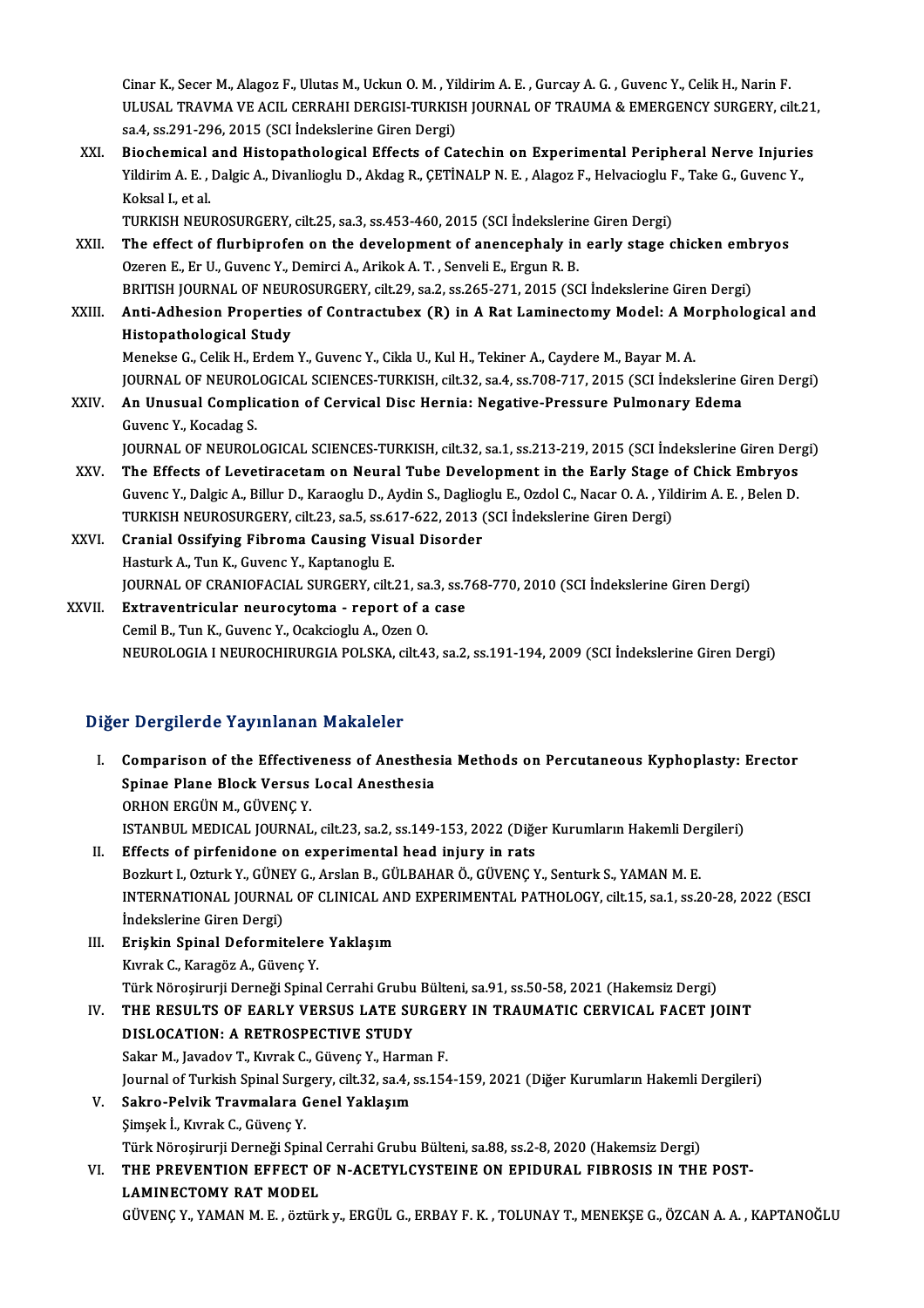E.

| Е.                                                                                                    |
|-------------------------------------------------------------------------------------------------------|
| THE JOURNAL OF TURKISH SPINAL SURGERY, cilt.29, ss.141-146, 2018 (Diğer Kurumların Hakemli Dergileri) |
| VII. Servikal Spondilotik Miyelopati: Prognoz ve Prognozu Etkileyen Faktörler                         |

- HARMANF.,AYTARM.H. ,GÜVENÇY.,ÇobanoğluM.,KAPTANOĞLUE. Servikal Spondilotik Miyelopati:Prognoz ve Prognozu Etkileyen Faktörler<br>HARMAN F., AYTAR M. H. , GÜVENÇ Y., Çobanoğlu M., KAPTANOĞLU E.<br>Türkiye Klinikleri Nöroşirürji - Özel Konular, cilt.8, ss.84-89, 2018 (Diğer Kurumları HARMAN F., AYTAR M. H. , GÜVENÇ Y., Çobanoğlu M., KAPTANOĞLU E.<br>Türkiye Klinikleri Nöroşirürji - Özel Konular, cilt.8, ss.84-89, 2018 (Diğer Kurumların Hakemli Dergileri)<br>VIII. PIRFENIDONE ATTENUE EPIDURALFIBROSIS IN
- Türkiye Klinikleri Nöroşirürji Özel Konular, cilt.8, ss.84-89, 2018 (Diğer Kurumların H<br>PIRFENIDONE ATTENUE EPIDURALFIBROSIS IN RATS BY SUPPRESSINGTNF-0<br>GÜVENÇ Y., BİLLUR D., BAYRAM P., Öztürk Y., YAMAN M. E. , AYDIN S., PIRFENIDONE ATTENUE EPIDURALFIBROSIS IN RATS BY SUPPRESSINGTNF-α , IL-<br>GÜVENÇ Y., BİLLUR D., BAYRAM P., Öztürk Y., YAMAN M. E. , AYDIN S., KAPTANOĞLU E.<br>the journal of spinal surgery, cilt.29, ss.133-140, 2018 (Diğer Kuru GÜVENÇ Y., BİLLUR D., BAYRAM P., Öztürk Y., YAMAN M. E. , AYDIN<br>the journal of spinal surgery, cilt.29, ss.133-140, 2018 (Diğer Kuruı<br>IX. Uzak Lateral Yerleşimli Lomber Disk Hernilerine Yaklaşım<br>CÜVENC Y. KAPTANOĞLU F
- the journal of spinal surgery<br>Uzak Lateral Yerleşimli Lo<br>GÜVENÇ Y., KAPTANOĞLU E.<br>Türk Nörosinurii Dergisi, silt Uzak Lateral Yerleşimli Lomber Disk Hernilerine Yaklaşım<br>GÜVENÇ Y., KAPTANOĞLU E.<br>Türk Nöroşirurji Dergisi, cilt.28, ss.201-205, 2018 (Diğer Kurumların Hakemli Dergileri)<br>Sninal Enstrümantasyonda Payizyon yaKurtarma Garrab GÜVENÇ Y., KAPTANOĞLU E.<br>Türk Nöroşirurji Dergisi, cilt.28, ss.201-205, 2018 (Diğer Kurumlar<br>X. Spinal Enstrümantasyonda Revizyon veKurtarma Cerrahisi<br>Güyene Y. Harman E. Cobaneğlu M. Kaptaneğlu E.
- X. Spinal Enstrümantasyonda Revizyon veKurtarma Cerrahisi<br>Güvenç Y., Harman F., Çobanoğlu M., Kaptanoğlu E. Spinal Enstrümantasyonda Revizyon veKurtarma Cerrahisi<br>Güvenç Y., Harman F., Çobanoğlu M., Kaptanoğlu E.<br>Tur ki ye Kli nik le ri J Neurosurg, cilt.3, ss.375-380, 2017 (Diğer Kurumların Hakemli Dergileri)<br>COK SEVİYELİ VERTE
- XI. ÇOK SEVİYELİ VERTEBRA KIRIĞI<br>Özmeriç A., Yurtseven A., Danli N., GÜVENÇ Y. Tur ki ye Kli nik le ri J Neurosurg, cilt.3, ss.37!<br>**ÇOK SEVİYELİ VERTEBRA KIRIĞI**<br>Özmeriç A., Yurtseven A., Danli N., GÜVENÇ Y.<br>Ankana Fĕt Are Hast Darg (Mad J. Ankana T ÇOK SEVİYELİ VERTEBRA KIRIĞI<br>Özmeriç A., Yurtseven A., Danli N., GÜVENÇ Y.<br>Ankara Eğt. Arş. Hast. Derg. (Med. J. Ankara Tr. Res. Hosp.), cilt.48, ss.91-93, 2015 (Diğer Kurumların Hakemli Özmeriç A.<br>Ankara Eğ<br>Dergileri)<br>Soizuna a Ankara Eğt. Arş. Hast. Derg. (Med. J. Ankara Tr. Res. Hos<br>Dergileri)<br>XII. Seizure and Ischemic Attack Following Bee Sting<br>Vintesuer A. Guyane V.
- Dergileri)<br>Seizure and Ischemic<br>Yurtseven A., Guvenc Y.<br>TURKISH JOURNAL OF I Seizure and Ischemic Attack Following Bee Sting<br>Yurtseven A., Guvenc Y.<br>TURKISH JOURNAL OF NEUROLOGY, cilt.21, sa.3, ss.138-140, 2015 (ESCI İndekslerine Giren Dergi)<br>Giyaiy Embriyolarında Omurilik Golisim Modoli Yurtseven A., Guvenc Y.<br>TURKISH JOURNAL OF NEUROLOGY, cilt.21, sa.3, ss.13<br>XIII. Civciv Embriyolarında Omurilik Gelişim Modeli<br>GÜVENC Y., Dalgic A.

TURKISH JOURNAL C<br><mark>Civciv Embriyoları</mark><br>GÜVENÇ Y., Dalgiç A.<br>Türk Nörosirurii Der Civciv Embriyolarında Omurilik Gelişim Modeli<br>GÜVENÇ Y., Dalgiç A.<br>Türk Nöroşirurji Derneği Spinal Cerrahi Grubu Bülteni, sa.63, ss.11-15, 2014 (Hakemsiz Dergi)<br>Primer Santral Sinir Sistemil enfoması: Olsu Sunumu ileDenerl GÜVENÇ Y., Dalgiç A.<br>Türk Nöroşirurji Derneği Spinal Cerrahi Grubu Bülteni, sa.63, ss.11-15, 2014 (Ha<br>XIV. Primer Santral Sinir SistemiLenfomas›: Olgu Sunumu ileDe¤erlendirme<br>Hasturk A. CÜVENC Y. Tun K. KAPTANOČLU F

Türk Nöroşirurji Derneği Spinal Cerrahi Grubu<br><mark>Primer Santral Sinir SistemiLenfomas»: Ol</mark><br>Hasturk A., GÜVENÇ Y., Tun K., KAPTANOĞLU E.<br>Türk Nörosirurji Dergisi, silt 20, sə 2, sə 90, 92, 2 XIV. Primer Santral Sinir SistemiLenfomas»: Olgu Sunumu ileDe¤erlendirme<br>Hasturk A., GÜVENÇ Y., Tun K., KAPTANOĞLU E.<br>Türk Nörosirurji Dergisi, cilt.20, sa.2, ss.80-83, 2010 (Diğer Kurumların Hakemli Dergileri)

#### Kitap & Kitap Bölümleri

itap & Kitap Bölümleri<br>I. Yaşlı Hastayı Enstrumante ederken Dikkaey Edilecek Hususlar: Vida Yerleştirme, Redüksiyon ve<br>Maninülasyanlar y & III.ap Dolar<br>Yaşlı Hastayı Ens<br>Manipülasyonlar Yaşlı Hastayı Enstr<br>Manipülasyonlar<br>Güvenç Y., Harman F.<br>Yaslanan Omunga San

Manipülasyonlar<br>Güvenç Y., Harman F.<br>Yaşlanan Omurga, Serkan Şimşek,Ali Dalgıç,Mesut yılmaz,Ahmet dağtekin,Kudret Türeyen,Serdar Işık,Cüneyt<br>temir Eda Gürsey Onur yaman Ahmet Gürben Gürsey, Editön Türk Nönesinyrii Demeği S Güvenç Y., Harman F.<br>Yaşlanan Omurga, Serkan Şimşek,Ali Dalgıç,Mesut yılmaz,Ahmet dağtekin,Kudret Türeyen,Serdar Işık,Cüneyt<br>temiz,Eda Gürçay,Onur yaman,Ahmet Gürhan Gürçay, Editör, Türk Nöroşirurji Derneği Spinal ve Perif Yaşlanan Omurga, Serkan Şimşek,Ali Dalgıç,Mesut yılmaz,Ahmet dağteki<br>temiz,Eda Gürçay,Onur yaman,Ahmet Gürhan Gürçay, Editör, Türk Nörc<br>Cerrahisi Öğretim ve Eğitim Grubu Yayınları, Ankara, ss.213-219, 2019<br>İntervettebral D temiz,Eda Gürçay,Onur yaman,Ahmet Gürhan Gürçay, Editör, Türk Nöroşirurji Derneği Spinal ve Periferik Sinir<br>Cerrahisi Öğretim ve Eğitim Grubu Yayınları, Ankara, ss.213-219, 2019<br>II. İntervertebral Diskin Rejenerasyon Çalış

SönmezÖ.,GüvençY.,HarmanF.

Yaşlanan Omurga, Serkan Şimşek,Ali Dalgıç,Mesut yılmaz,Ahmet dağtekin,Kudret türeyen,Serdar Işık,Cüneyt Sönmez Ö., Güvenç Y., Harman F.<br>Yaşlanan Omurga, Serkan Şimşek,Ali Dalgıç,Mesut yılmaz,Ahmet dağtekin,Kudret türeyen,Serdar Işık,Cüneyt<br>temiz,Eda Gürçay,Onur Yaman,Ahmet Gürhan Gürçay, Editör, Türk Nöroşirurji Dergisi Spin Yaşlanan Omurga, Serkan Şimşek,Ali Dalgıç,Mesut yılmaz,A<br>temiz,Eda Gürçay,Onur Yaman,Ahmet Gürhan Gürçay, Edit<br>Cerrahisi Eğitim Grubu Yayınları , Ankara, ss.27-33, 2019<br>10. Terakal Omurganın Endoskanik Anatamisi

- Cerrahisi Eğitim Grubu Yayınları, Ankara, ss.27-33, 2019<br>III. 10. Torakal Omurganın Endoskopik Anatomisi KAPTANOĞLUE.,GÜVENÇY.,LAÇİNT., cavadovT.,ERDOĞANO. 10. Torakal Omurganın Endoskopik Anatomisi<br>KAPTANOĞLU E., GÜVENÇ Y., LAÇİN T., cavadov T., ERDOĞAN O.<br>Omurgaya Endoskopik Yaklaşımlar, Uzm. Dr. Salim Şentürk, Editör, US AKADEMİ, ss.73-79, 2019<br>Servikal spendiletik muslana KAPTANOĞLU E., GÜVENÇ Y., LAÇİN T., cavadov T., ERDOĞAN O.<br>Omurgaya Endoskopik Yaklaşımlar, Uzm. Dr. Salim Şentürk, Editör, US AKADEMİ, ss<br>IV. Servikal spondilotik myelopati. Prognoz ve prognozu etkileyen faktörler.<br>Harman
- Omurgaya Endoskopik Yaklaşımlar, Uzm. Dr. Salim Şentürk, Edit<br>Servikal spondilotik myelopati. Prognoz ve prognozu etl<br>Harman F., Aytar M. H. , Güvenç Y., Çobanoğlu M., Kaptanoğlu E.<br>Türkiye Klinikleri Servikal dejaperetif Servikal spondilotik myelopati. Prognoz ve prognozu etkileyen faktörler.<br>Harman F., Aytar M. H. , Güvenç Y., Çobanoğlu M., Kaptanoğlu E.<br>Türkiye Klinikleri Servikal dejeneratif hastalıklar özel sayısı., Ali Arslantaş, Edit Harman F., Aytar M. H. , Güvenç Y., Çobanoğlu M., Kaptanoğlu E.<br>Türkiye Klinikleri Servikal dejeneratif hastalıklar özel sayısı., Ali<br>Ankara, ss.84-89, 2018<br>V. **Anterior Servikal Diskektomi ve Kafes Yerleştirilmesi** Türkiye Klinikleri Servikal dejeneratif hastalıklar özel sayısı.,<br>Ankara, ss.84-89, 2018<br>V. Anterior Servikal Diskektomi ve Kafes Yerleştirilmesi<br>Güyana V. Harman E. Kaptanağlu E
- GüvençY.,HarmanF.,KaptanoğluE.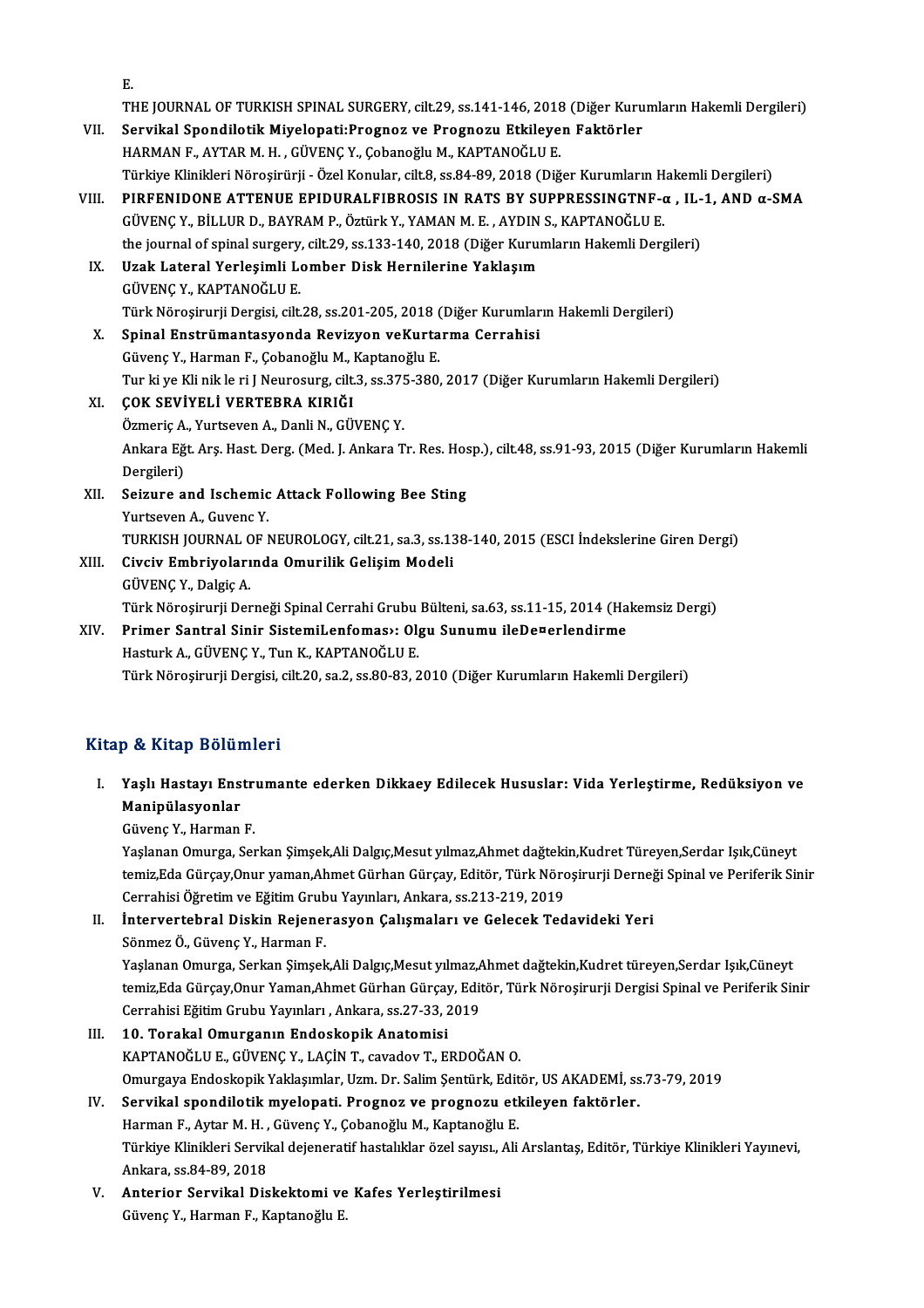Servikal ve Torakal Omurganın Dejeneratif Hastalıkları, Kadir Kotil,Cüneyt Temiz,Erkan Kaptanoğlu,Tahsin<br>Erman Öskan Atas Ali Delgıs İlkan Selman Editön Pulus Tesanım ve Mathasalık Higmatlari San Tis, Ankana Servikal ve Torakal Omurganın Dejeneratif Hastalıkları, Kadir Kotil,Cüneyt Temiz,Erkan Kaptanoğlu,Tahsin<br>Erman,Özkan Ateş,Ali Dalgıç,İlker Solmaz, Editör, Buluş Tasarım ve Matbaacılık Hizmetleri San.Tic., Ankara, ss.221-Servikal ve<br>Erman,Özk<br>227, 2017<br>B. E. Omun Erman,Özkan Ateş,Ali Dalgıç,İlker Solmaz, Editör, I<br>227, 2017<br>VI. B-5 Omurilik Yaralanmasının Patofizyolojisi<br><sup>VAPTANOČULE</sup> CÜVENC Y

## 227, 2017<br>B-5 Omurilik Yaralanması<br>KAPTANOĞLU E., GÜVENÇ Y.<br>Omurga ve Omurilik Cerrabis

KAPTANOĞLU E., GÜVENÇ Y.<br>Omurga ve Omurilik Cerrahisinde Tanı El Kitabı, Ali Dalgıç, Cüneyt Temiz, Kadir Kotil, Erkan Kaptanoğlu, Özkan KAPTANOĞLU E., GÜVENÇ Y.<br>Omurga ve Omurilik Cerrahisinde Tanı El Kitabı, Ali Dalgıç, Cüneyt Temiz, Kadir Kotil, Erkan Kaptanoğlu, Özkan<br>Ateş,Tahsin Erman, İlker Solmaz, Editör, Buluş Tasarım ve Matbaacılık Hizmetleri San.T

### VII. Chapter 8. Management of Recurrent Lumbar Disc Herniation<br>GÜVENC Y. Ateş,Tahsin<br>Chapter 8<br>GÜVENÇ Y.

Degenerative Traumatic and Infectious Lumbar Spinal Pathology Diagnosis and Treatment 2 Volume Set, GÜVENÇ Y.<br>Degenerative Traumatic and Infectious Lumbar Spinal Pathology Diagnosis and Treatment 2 Volume Set,<br>Alessandro Landi, Vincenza Maiola and Fabrizio Gregori, Editör, Nova Science Publishers, New-York, ss.79-90,<br>201 Degen<br>Alessa<br>2017<br>Perife Alessandro Landi, Vincenza Maiola and Fabrizio Gregori, Editör, Nova Science Publishers, New-<br>2017<br>VIII. Periferik Sinir ve Pleksus Cerrahisinde İntraoperatif Nöromonitirizasyon Kullanımı<br>Cüyene Y

## 2017<br>VIII. Periferik Sinir ve Pleksus Cerrahisinde İntraoperatif Nöromonitirizasyon Kullanımı<br>Güvenç Y. Periferik Sinir ve Pleksus Cerrahisinde İntraoperatif Nöromonitirizasyon Kullanımı<br>Güvenç Y.<br>Omurga ve Omurilik Cerrahisinde İntraoperatif Nöromonitirizasyon, Zinnuroğlu Murat,Emmez Hakan,Dalgıç Ali,<br>Editön Pulus Teserum v

Güvenç Y.<br>Omurga ve Omurilik Cerrahisinde İntraoperatif Nöromonitirizasyon, Zin<br>Editör, Buluş Tasarım ve Matbbacılık Hiz.Ltd., Ankara, ss.101-107, 2015<br>İn Situ Füsyon ve Hemionifisyodesı Endilseyon teknik ve sennel Omurga ve Omurilik Cerrahisinde İntraoperatif Nöromonitirizasyon, Zinnuroğlu Mura<br>Editör, Buluş Tasarım ve Matbbacılık Hiz.Ltd., Ankara, ss.101-107, 2015<br>IX. İn-Situ Füzyon ve Hemiepifizyodez: Endikasyon,teknik ve cerrahi

Editör, Buluş Tasarım ve Matbbacılık H<br>İn-Situ Füzyon ve Hemiepifizyode:<br>GÜVENÇ Y., KARATAY M., Dalbayrak S.<br>Sninel Defermiteler Yemen Onur Dalb İ<mark>n-Situ Füzyon ve Hemiepifizyodez: Endikasyon,teknik ve cerrahi sonuçları</mark><br>GÜVENÇ Y., KARATAY M., Dalbayrak S.<br>Spinal Deformiteler, Yaman Onur,Dalbayrak Sedat, Kaptanoğlu Erkan, Şimşek Serkan, Ateş Özkan, Dalgıç Ali, Edit GÜVENÇ Y., KARATAY M., Dalbayrak S.<br>Spinal Deformiteler, Yaman Onur,Dalbayrak Sedat, Kaptanoğlu Erkan, Şimşe.<br>Buluş Tasarım ve Matbaacılık Hizmetleri San. Tic., Ankara, ss.169-175, 2015<br>Conatik ve Maleküler Biyaleji Buluş Tasarım ve Matbaacılık Hizmetleri San. Tic., Ankara, ss.169-175, 2015

X. Genetik ve Moleküler Biyoloji<br>GÜVENÇ Y., ATALAY B.

Genetik ve Moleküler Biyoloji<br>GÜVENÇ Y., ATALAY B.<br>Omurga ve Omurilik Tümörleri, Dalbayrak Sedat, Kaptanoğlu Erkan, Şimşek Serkan, Ateş Özkan,Dalgıç Ali, Editör, GÜVENÇ Y., ATALAY B.<br>Omurga ve Omurilik Tümörleri, Dalbayrak Sedat, Kaptanoğlu Erkan, Şin<br>Buluş Tasarımve Matbaacılık Hizmetleri San.Tic., Ankara, ss.8-20, 2014

# Buluş Tasarımve Malbaaclılk Hizmelleri San,Tic., Ankara, ss.8-20, 2014<br>Hakemli Kongre / Sempozyum Bildiri Kitaplarında Yer Alan Yayınlar

- akemli Kongre / Sempozyum Bildiri Kitaplarında Yer Alan Yayınlar<br>I. Aynı hastada farklı bölgeye ikinci spinal kord stimülatörü (SCS) uygulaması.<br>Harman E. Sansan S. Güyane Y. Althulut E. Harman F., Şencan S., Güvenç Y., Akbulut F. Aynı hastada farklı bölgeye ikinci spinal kord stimülatörü (SCS) uygulaması. Harman F., Şencan S., Güvenç Y., Akbulut F.<br>Türk Nöroşirurji Derneği 34. bilimsel Kongresi, 30 Eylül 2021<br>II. Enfektif endokardite bağlı gelişen torakal apse, akut çökme kırığı ve parapleji olgusu.<br>Harman E. Güvene Y.
- Türk Nöroşirurji Derneği 34. bilimsel Kongresi, 30 Eylül 2021<br>Enfektif endokardite bağlı gelişen torakal apse, akut çökme kırığı ve p<br>Harman F., Güvenç Y., Karagöz A., Laçin T.<br>Türk Nöroşirurji Derneği 34. bilimsel Kongres Enfektif endokardite bağlı gelişen torakal apse, akut çökme kırığı ve pa<br>Harman F., Güvenç Y., Karagöz A., Laçin T.<br>Türk Nöroşirurji Derneği 34. bilimsel Kongresi, İstanbul, Türkiye, 30 Eylül 2021<br>Antarian sarvikal sarrabi Harman F., Güvenç Y., Karagöz A., Laçin T.<br>Türk Nöroşirurji Derneği 34. bilimsel Kongresi, İstanbul, Türkiye, 30 Eylül 2021<br>III. Anterior servikal cerrahiden yirmi sene sonra servikal plağın özefagustan girerek barsaklarda
- Türk Nöroşirurji Derneği 34. bilimsel Kongresi, İstanbul, Türkiy<br>Anterior servikal cerrahiden yirmi sene sonra servikal<br>atılması ve bir yıl sonra gelişen özefagus fistülü tamiri.<br>Harman E. Güyene V. Karagör A. Simsek İ. La Anterior servikal cerrahiden yirmi sene sonra<br>atılması ve bir yıl sonra gelişen özefagus fistü<br>Harman F., Güvenç Y., Karagöz A., Şimşek İ., Laçin T.<br>Türk Nörosinurii Derneği 34 bilimsel Kongresi 30 I atılması ve bir yıl sonra gelişen özefagus fistülü tamiri.<br>Harman F., Güvenç Y., Karagöz A., Şimşek İ., Laçin T.<br>Türk Nöroşirurji Derneği 34. bilimsel Kongresi, 30 Eylül 2021
- IV. Investigation Of Cel Behavior On The 3D-Printed Neural Scaffolds By Electrical Stimulation Türk Nöroşirurji Derneği 34. bilimsel Kongresi, 30 Eylül 2021<br>Investigation Of Cell Behavior On The 3D-Printed Neural Scaffolds By Electrical Stimulation<br>BEDİR T., ULAĞ S., AYDOĞAN K., ŞAHİN A., YILMAZ B., GÜVENÇ Y., BOZLA Investigation Of Cell Behavior On The 3D-Printed Neural Scaffolds By Electrical Stimulation<br>BEDİR T., ULAĞ S., AYDOĞAN K., ŞAHİN A., YILMAZ B., GÜVENÇ Y., BOZLAR M., GÜNDÜZ O., ÜSTÜNDAĞ C. B.<br>5th International Congress On BEDİR T., ULAĞ S., AYDOĞAN<br>5th International Congress O<br>PTC2021), 03 Haziran 2021<br>Treatment ontions for Fe 5th International Congress On 3d Printing (Additive Manufacturing) Technologies And Digital Industry (3D-<br>PTC2021), 03 Haziran 2021<br>V. Treatment options for Failed Back Syndrome<br>GÜVENC Y. PTC2021), 03 Haziran 2021
- Treatment options for Failed Back Syndrome<br>GÜVENÇ Y.<br>Bosna-Hersek- Türkiye Spine Meeting, Saraybosna, Bosna-Hersek, 21 Aralık 2019<br>How I de it? Unilateral Annasabes ta Lember Stanesis GÜVENÇ Y.<br>Bosna-Hersek- Türkiye Spine Meeting, Saraybosna, Bosna-Her<br>VI. How I do it? Unilateral Aproaches to Lomber Stenosis<br>CÜVENC V
- Bosna-Hers<br>How I do<br>GÜVENÇ Y.<br>1 et Ulresine How I do it? Unilateral Aproaches to Lomber Ste<br>GÜVENÇ Y.<br>1.st Ukraine-Turkey Spine Meeting, 8 - 09 Kasım 2019<br>Maningamualasal sannası gelişan lambar kifar d

GÜVENÇ Y.<br>1.st Ukraine-Turkey Spine Meeting, 8 - 09 Kasım 2019<br>VII. Meningomyelosel sonrası gelişen lomber kifoz deformitesinde vertebral kolon rezeksiyonu ile<br>postarior anatayyonu fasyonu Carrabi takışlı 1.st Ukraine-Turkey Spine Meeting, 8 - 09 Kasım 2019<br>Meningomyelosel sonrası gelişen lomber kifoz o<br>posterior enstrumantasyon: Cerrahi teknik.<br>GÜVENÇ Y., HARMAN F. Meningomyelosel soı<br>posterior enstruman<br>GÜVENÇ Y., HARMAN F.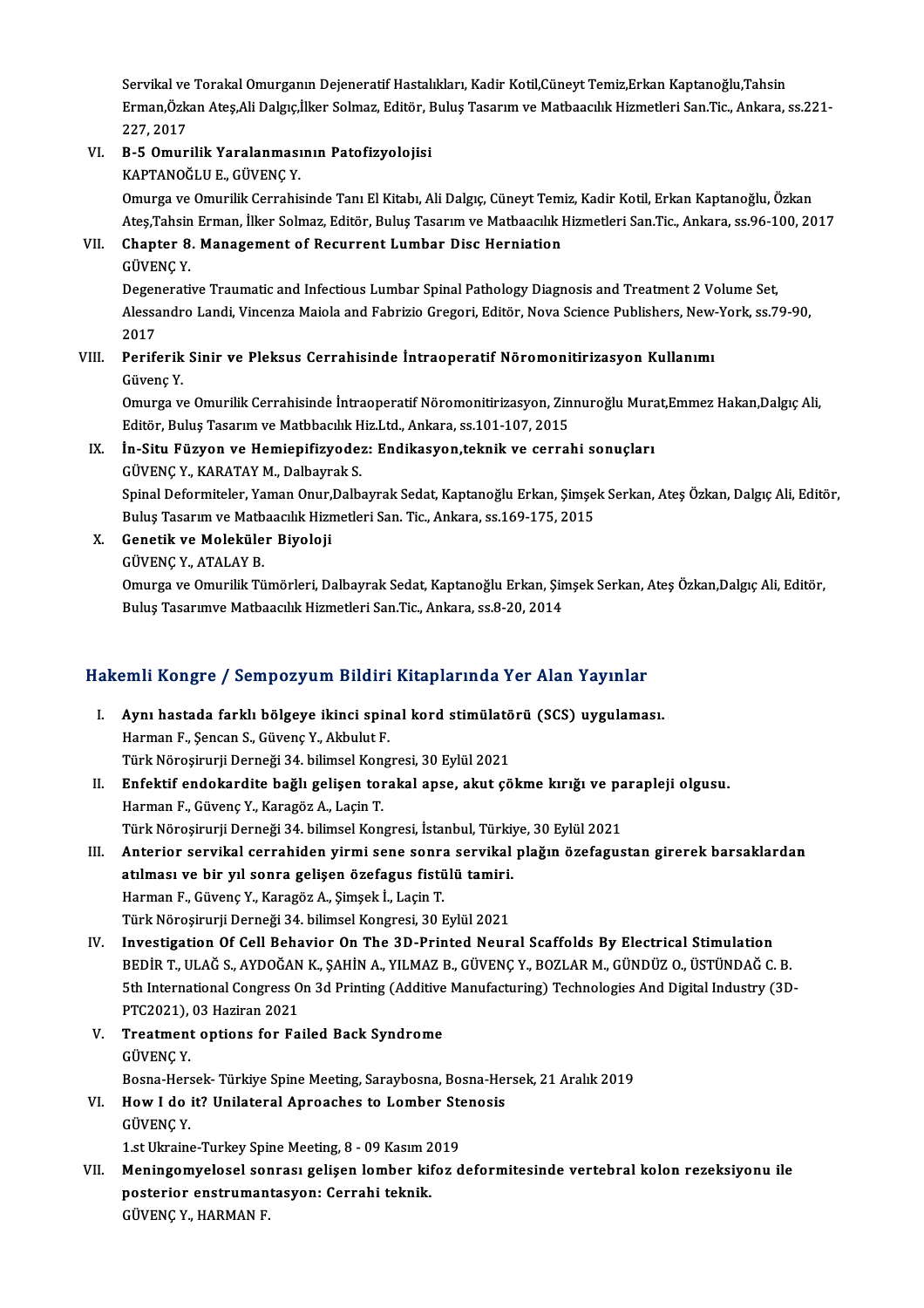|        | Türk Nöroşirurji Derneği SPSCG Yaşlanan Omurga Sempozyumu, Türkiye, 31 Ekim - 03 Kasım 2019, cilt.29                                                                                          |
|--------|-----------------------------------------------------------------------------------------------------------------------------------------------------------------------------------------------|
| VIII.  | Meningomyelosel Sonrası Gelişen Lomber Kifoz Deformitesinde Vertebral Kolon Rezeksiyonu                                                                                                       |
|        | İlePosterior Enstrumantasyon: Cerrahisi Teknik                                                                                                                                                |
|        | Güvenç Y., Harman F.                                                                                                                                                                          |
|        | Yaşlanan Omurga Sempozyumu, Antalya, Türkiye, 31 Ekim - 03 Kasım 2019, cilt.29, sa.3, ss.17-18                                                                                                |
| IX.    | FASET DISLOKASYONUNA YOL AÇAN SERVIKAL TRAVMA OLGULARININ RETROSPEKTIF OLARAK<br><b>İNCELENMESİ</b>                                                                                           |
|        | Erdoğan O., Cavadov T., Sönmez Ö., Oğlin V., Güvenç Y., Harman F.                                                                                                                             |
|        |                                                                                                                                                                                               |
|        | Türk Nöroşirürji Derneği 33. Bilimsel Kongresi, Antalya, Türkiye, 11 - 14 Nisan 2019, cilt.29, ss.204-205<br>AYNI SEVİYEDE UZAK LATERAL VE DİSTAL FORAMİNAL SEKESTRE DİSK HERNİSİ: RADYOLOJİK |
| X.     | KONFÜZYONU NASIL ÖNLERİZ?                                                                                                                                                                     |
|        | Harman F., Erdoğan O., Güvenç Y., Cavadov T.                                                                                                                                                  |
|        | Türk Nöroşirürji Derneği 33. Bilimsel Kongresi, Antalya, Türkiye, 11 - 14 Nisan 2019, cilt.29, ss.391                                                                                         |
| XI.    | Geç dönemde opere edilen, aynı anda farklı hemisferlerde izlenen serebellar hematom ve serebellar                                                                                             |
|        | enfarkt olgusu.                                                                                                                                                                               |
|        | Guliyev A., AKBULUT F., GÜVENÇ Y., HARMAN F.                                                                                                                                                  |
|        | Türk Nöroşirji Derneği 33. Bilimsel Kongresi, Türkiye, 11 - 14 Nisan 2019                                                                                                                     |
| XII.   | Faset dislokasyonuna yol açan servikal travma olgularının retrospektif olarak incelenmesi                                                                                                     |
|        | ERDOĞAN O., Cavadov T., SÖNMEZ Ö., OĞLİN V., GÜVENÇ Y., HARMAN F.                                                                                                                             |
|        | Türk Nöroşirurji Derneği 33. Bilimsel Kongresi, Türkiye, 11 - 14 Nisan 2019                                                                                                                   |
| XIII.  | ÇOCUKTA OKUL MASASI İLE PENETREN KAFA TRAVMASI OLGUSU                                                                                                                                         |
|        | Güvenç Y., Niftaliyev S., Guliyev A., Harman F.                                                                                                                                               |
|        | Türk Nöroşirürji Derneği 33. Bilimsel Kongresi, Antalya, Türkiye, 11 - 14 Nisan 2019, cilt.29, ss.393                                                                                         |
| XIV.   | Torakal spinal kanalın ortasından geçen ve nörolojik defisite neden olmayan delici alet yaralanması.                                                                                          |
|        | AKBULUT F., PINAR E., Cavadov T., GÜVENÇ Y., HARMAN F.                                                                                                                                        |
|        | Türk Nöroşirji Derneği 33. Bilimsel Kongresi, Türkiye, 11 - 14 Nisan 2019                                                                                                                     |
| XV.    | SERVİKAL DEJENERATİF SPONDİLOZLU HASTALARDA MİNÖR TRAVMA SONRASI GELİŞEN                                                                                                                      |
|        | KUADRİPLEJİ                                                                                                                                                                                   |
|        | Güvenç Y., Akbulut F., Guliyev A., Harman F.                                                                                                                                                  |
|        | Türk Nöroşirürji Derneği 33. Bilimsel Kongresi, Antalya, Türkiye, 11 - 14 Nisan 2019, cilt.29, ss.391                                                                                         |
| XVI.   | Varfarin kullanımına bağlı spinal subdural hematom.                                                                                                                                           |
|        | Cavadov T., ERDOĞAN O., PINAR E., GÜVENÇ Y., ÇİNÇİN A. A., HARMAN F.                                                                                                                          |
|        | Türk Nöroşirji Derneği 33. Bilimsel Kongresi, Türkiye, 11 - 14 Nisan 2019                                                                                                                     |
| XVII.  | Konus medüllaris metastazı: Olgu sunumu.                                                                                                                                                      |
|        | Güvenç Y., Akbulut F., Guliyev A., Harman F.                                                                                                                                                  |
|        | Türk Nöroşirji Derneği 33. Bilimsel Kongresi, Antalya, Türkiye, 11 - 14 Nisan 2019, ss.390                                                                                                    |
| XVIII. | GEC DÖNEMDE OPERE EDİLEN, AYNI ANDA FARKLI HEMİSFERLERDE İZLENEN SEREBELLAR                                                                                                                   |
|        | HEMATOM VE SEREBELLAR ENFARKT OLGUSU                                                                                                                                                          |
|        | Guliyev A., Akbulut F., Güvenç Y., Harman F.                                                                                                                                                  |
|        | Türk Nöroşirürji Derneği 33. Bilimsel Kongresi, Antalya, Türkiye, 11 - 14 Nisan 2019, cilt.29, ss.395                                                                                         |
| XIX.   | Brown-Sequard sendromu ile seyreden spontan servikal epidural hematom olgusu.                                                                                                                 |
|        | Cavadov T, ERDOĞAN O, GÜVENÇ Y, HARMAN F.                                                                                                                                                     |
|        | Türk Nöroşirji Derneği 33. Bilimsel Kongresi, Türkiye, 11 - 14 Nisan 2019                                                                                                                     |
| XX.    | Atlantoaksiyel dislokasyona sebep olan spondilometafizyel displazi olgusu.                                                                                                                    |
|        | Şahin Y., Çekiç E., Güvenç Y., Harman F.                                                                                                                                                      |
|        | Türk Nöroşir. Der. 33. Bilimsel Kongresi, Antalya, Türkiye, 11 - 14 Nisan 2019                                                                                                                |
| XXI.   | TORAKAL SPİNAL KANALIN ORTASINDAN GEÇEN VE NÖROLOJİK DEFİSİTE NEDEN OLMAYAN DELİCİ                                                                                                            |
|        | ALET YARALANMASI                                                                                                                                                                              |
|        | Akbulut F., Pinar E., Cavadov T., Güvenç Y., Harman F.                                                                                                                                        |
|        | Türk Nöroşirürji Derneği 33. Bilimsel Kongresi, Antalya, Türkiye, 11 - 14 Nisan 2019, cilt.29, ss.383                                                                                         |
| XXII.  | BROWN-SEQUARD SENDROMU ILE SEYREDEN SPONTAN SERVIKAL EPIDURAL HEMATOM OLGUSU                                                                                                                  |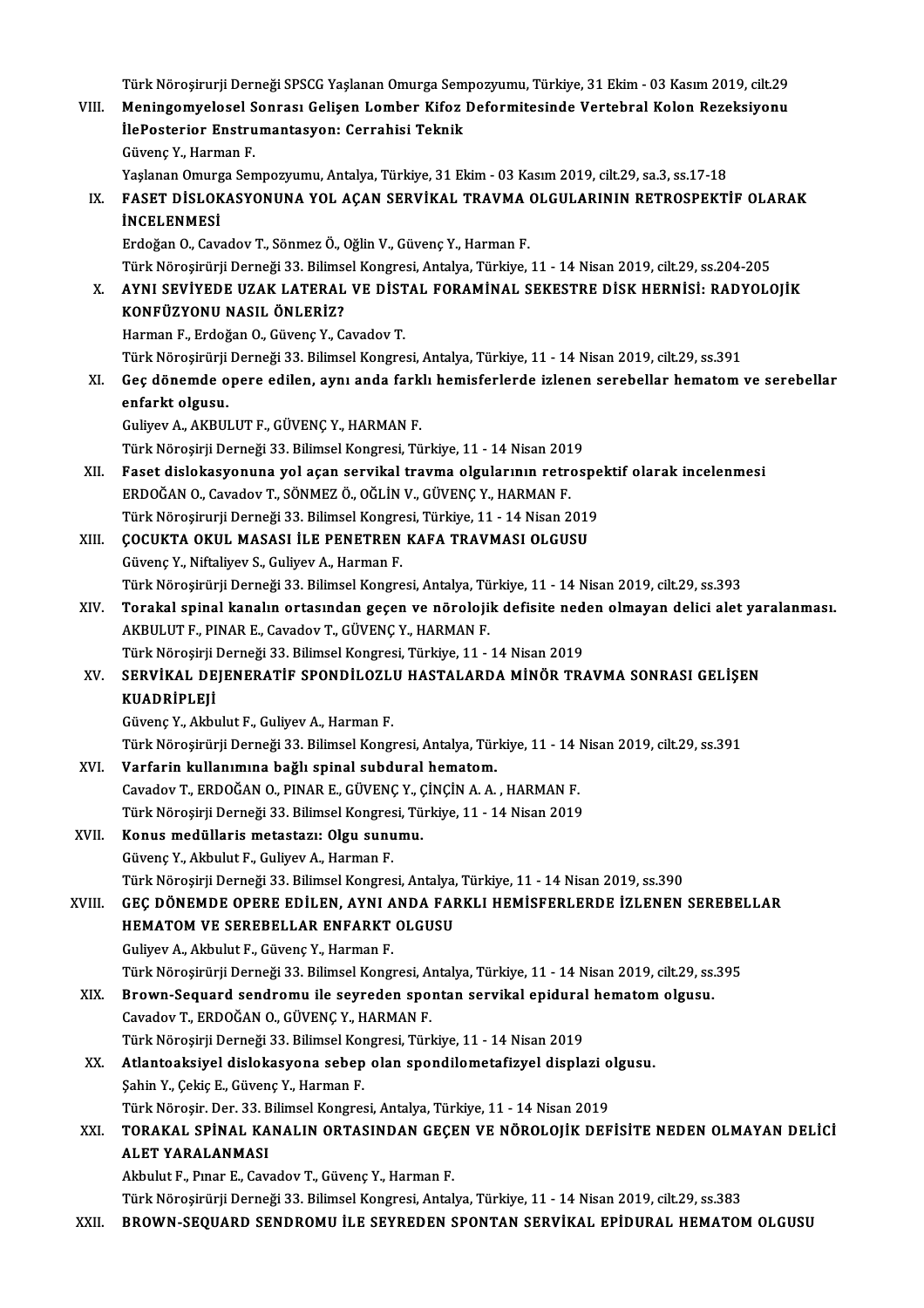|             | Cavadov T., Erdoğan O., Güvenç Y., Harman F.                                                                  |
|-------------|---------------------------------------------------------------------------------------------------------------|
|             | Türk Nöroşirürji Derneği 33. Bilimsel Kongresi, Antalya, Türkiye, 11 - 14 Nisan 2019, cilt.29, ss.381         |
| XXIII.      | Çocukta okul masası ile penetran kafa travması olgusu.                                                        |
|             | GÜVENÇ Y., Niftaliyev S., Guliyev A., HARMAN F.                                                               |
|             | Türk Nöroşirji Derneği 33. Bilimsel Kongresi, Türkiye, 11 - 14 Nisan 2019                                     |
| XXIV.       | Aynı seviyede uzak lateral ve distal foraminal disk hernisi: Radyolojik konfüzyonu nasıl önleriz              |
|             | HARMAN F., ERDOĞAN O., GÜVENÇ Y., Cavadov T.                                                                  |
|             | Türk Nöroşirurji Derneği 33. Bilimsel Kongresi, Türkiye, 11 - 14 Nisan 2019                                   |
| XXV.        | VARFARİN KULLANIMINA BAĞLI SPONTAN SPİNAL SUBDURAL HEMATOM                                                    |
|             | Cavadov T., Pınar E., Erdoğan O., Güvenç Y., Çinçin A. A., Harman F.                                          |
|             | Türk Nöroşirürji Derneği 33. Bilimsel Kongresi, Antalya, Türkiye, 11 - 14 Nisan 2019, cilt.29, ss.382         |
| XXVI.       | Spondilodiskit vakasında minimal invazif olarak, skopi eşliğinde pedikülden girilerek disk                    |
|             | mesafesinden biopsi alınması.                                                                                 |
|             | ŞAHİN Y., HARMAN F., GÜVENÇ Y.                                                                                |
|             | Türk Nöroşirji Derneği 33. Bilimsel Kongresi, Türkiye, 11 - 14 Nisan 2019                                     |
| XXVII.      | Servikal dejeneratif spondilozlu hastalarda minör travma sonrası gelişen kuadripleji.                         |
|             | GÜVENÇ Y., AKBULUT F., Guliyev A., HARMAN F.                                                                  |
|             | Türk Nöroşirji Derneği 33. Bilimsel Kongresi, Türkiye, 11 - 14 Nisan 2019                                     |
| XXVIII.     | KONUS MEDÜLLARİS METASTAZI: OLGU SUNUMU                                                                       |
|             | Güvenç Y.                                                                                                     |
|             | Türk Nöroşirürji Derneği 33. Bilimsel Kongresi,, Antalya, Türkiye, 11 - 14 Nisan 2019, cilt.29, ss.390        |
| XXIX.       | SPONDİLODİSKİT VAKASINDA MİNİMAL İNVAZİF OLARAK, SKOPİ EŞLİĞİNDE PEDİKÜLDEN                                   |
|             | GİRİLEREK DİSK MESAFESİNDEN BİYOPSİ ALINMASI                                                                  |
|             | Şahin Y., Harman F., Güvenç Y.                                                                                |
|             | Türk Nöroşirürji Derneği 33. Bilimsel Kongresi, Antalya, Türkiye, 11 - 14 Nisan 2019, cilt.29, ss.269         |
| XXX.        | ATLANTOAKSIYEL DISLOKASYONA SEBEP OLAN SPONDILOMETAFIZYEL DISPLAZI OLGUSU                                     |
|             | SAHIN Y., CEKİÇ E., GÜVENÇ Y., HARMAN F.                                                                      |
|             | Türk Nöroşirürji Derneği 33. Bilimsel Kongresi, Türkiye, 11 - 14 Nisan 2019, cilt.29                          |
| <b>XXXI</b> | Sakrumda dev bening kemik tümöründe subtotal sakrektomi: Olgu sunumu                                          |
|             | Kaptanoğlu E., Güvenç Y., Harman F., Akbulut F.                                                               |
|             | Türk Nöroşirurji Derneği SPSCG Spinal Cerrahide Komplikasyonlar Sempozyum, Muğla, Türkiye, 26 - 29 Eylül 2018 |
| XXXII.      | Omurilik Yaralanmasında Travma Sonrası Erken Dönmede Uygulanan Düşük Doz İyonize Radyasyon                    |
|             | ve Eritropoetinin Sekonder Hasarın Önlenmesinde Etkisinin İncelenmesi                                         |
|             | Kaptanoğlu E., Güvenç Y., Bozkurt S., Atasoy B. M., Şahin A., Harman F.                                       |
|             | Türk Nöroşirurji Derneği Spinal Cerrahide Komplikasyonlar Sempozyumu, Muğla, Türkiye, 26 - 29 Eylül 2018      |
| XXXIII.     | Suisid Nedenli Yüksekten Atlama ve Kaza Nedenli Yüksekten Düşme Sonrası Oluşan Vertebra                       |
|             | Fraktürlü Hastalarda Tedavi Yaklaşım Farklılıkları                                                            |
|             | <b>GÜVENÇ Y</b>                                                                                               |
|             | Türk Nöroşirurji Derneği Spinal Cerrahide Komplikasyonlar Sempozyumu, Türkiye, 26 - 29 Eylül 2018, cilt.28    |
| XXXIV       | Post traumatic use of erythropoetin and low dose ionising radiation to prevent secondary damage in            |
|             | spinal cord trauma                                                                                            |
|             | KAPTANOĞLU E., ATASOY B. M., BOZKURT S., GÜVENÇ Y., ertuğrul p., sürücü s.                                    |
|             | The 10th International Symposium on Clinical and applied anatomy, Moskva, Rusya, 13 - 16 Eylül 2018           |
| XXXV.       | Post-Traumatic use of Erythropoetin and low dose ionising Radiation to Prevent Secondary Damage               |
|             | In Spinal Cord Trauma                                                                                         |
|             | KAPTANOĞLU E., ATASOY B. M., BOZKURT S., GÜVENÇ Y., Pinar E., ŞAHİN A.                                        |
|             | 10 th International Symposium of Clinical and Applied Anatomy, Rusya, 13 - 16 Eylül 2018                      |
| XXXVI.      | Post Traumatic Use of Erythropoietin and Low Dose Ionising Radiation to Prevent Secondary                     |
|             | Damage in Spinal Cord Trauma                                                                                  |
|             | KAPTANOĞLU E., ATASOY B. M., BOZKURT S., GÜVENÇ Y., PINAR E., ŞAHİN A., SÜRÜCÜ H. S.                          |
|             | 10th International Symposium of Clinical and Applied Anatomy, Rusya, 12 - 16 Eylül 2018                       |
|             |                                                                                                               |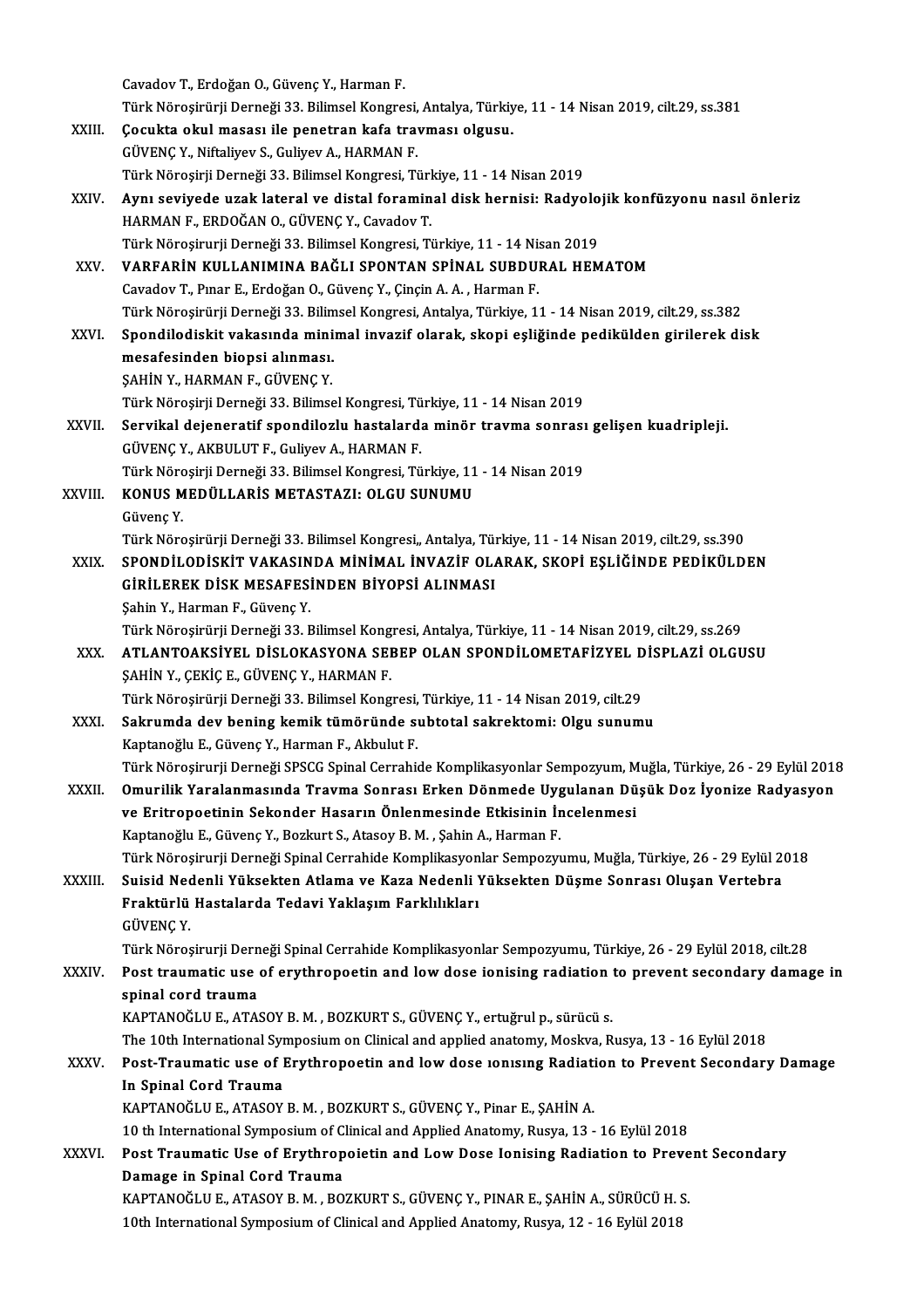| XXXVII.      | Spinal intradural araknoid kist rezeksiyonu.                                                                                                               |
|--------------|------------------------------------------------------------------------------------------------------------------------------------------------------------|
|              | GÜVENÇ Y., Cavadov T., HARMAN F., KAPTANOĞLU E.                                                                                                            |
|              | Türk Nöroşirurji Derneği 32. Bilimsel Kongresi, Türkiye, 20 - 24 Nisan 2018                                                                                |
| XXXVIII.     | Primer Omurga Tümörlerinde Güncel Tedavi Yaklaşımları                                                                                                      |
|              | <b>GÜVENÇ Y</b>                                                                                                                                            |
|              | Türk Nöroşirurji Derneği 32.BİLİMSEL KONGRESİ, Türkiye, 20 - 24 Nisan 2018, cilt.28, ss.27                                                                 |
| <b>XXXIX</b> | Spinal intradural araknoid kist rezeksiyonu                                                                                                                |
|              | Güvenç Y., Cavadov T., Harman F., Kaptanoğlu E.                                                                                                            |
|              | Türk Nöroşirürji Derneği 32. Bilimsel Kongresi, Antalya, Türkiye, 20 - 24 Nisan 2018                                                                       |
| XL.          | The Prevention Effect of Pirfenidone on Epidural Fibrosis in the post laminectomy rat model. (Bu                                                           |
|              | çalışma daha sonra makale olarak yayımlanmıştır)                                                                                                           |
|              | GÜVENÇ Y., BİLLUR D., YAMAN M. E., Öztürk Y., AYDIN S., KAPTANOĞLU E.                                                                                      |
|              | XVI. World Congress of Neurosurgery, WFNS 2017, 20 - 25 Ağustos 2017, cilt.27, ss.34                                                                       |
| XLI.         | Histopathological Analysis of Tamoxifen on Epidural Fibrosis.                                                                                              |
|              | Öztürk Y., Bozkurt İ., YAMAN M. E. , GÜVENÇ Y., Tolunay T., BİLLUR D., Şentürk S., Erbay F. K. , Bozkurt G.                                                |
|              | WFNS XVI. World Congress of Neurosurgery, 20 - 25 Ağustos 2017                                                                                             |
| XLII.        | Neuroprotective Effects of Epidural Electrical Stimulation in Spinal Cord Injury Model: Preliminary                                                        |
|              | Results                                                                                                                                                    |
|              | GÜVENÇ Y., BİLLUR D., KAPTANOĞLU E.                                                                                                                        |
|              | 16. World Congress of Neurosurgery WFNS 2017, 20 - 25 Ağustos 2017                                                                                         |
| XLIII.       | Epidermmoid cyst of conus medullaris: Two cases report                                                                                                     |
|              | Çobanoğlu M., GÜVENÇ Y., HARMAN F., KAPTANOĞLU E.                                                                                                          |
|              | XVI. World Congress of Neurosurgery, 20 - 25 Ağustos 2017                                                                                                  |
| XLIV.        | Epidermoid Cyst of Conus Medullaris: Two Cases Report                                                                                                      |
|              | Çobanoğlu M., Güvenç Y., Harman F., Kaptanoğlu E.                                                                                                          |
|              | XVI.World Congress of Neurosurgery (WFNS) Istanbul Congress Center, İstanbul, Türkiye, 20 - 25 Ağustos 2017                                                |
| XLV.         | Modified S1 Transpedicular Screw Entry Point in Closed Posterior Superior İliac Spine<br>GÜVENÇ Y., KAPTANOĞLU E., CÖMERT A., TEKDEMİR İ., TUNA KARAHAN S. |
|              | XVI.World Congress of Neurosurgery (WFNS) Istanbul Congress Center, Türkiye, 20 - 25 Ağustos 2017                                                          |
| XLVI.        | IMMUNOHISTOCHEMICAL ANALYSIS OF THE ANTIFIBROTIC EFFECT OF PIRFENIDONE ON EPIDURAL                                                                         |
|              | FIBROSIS IN THE POSTLAMINECTOMY RAT MODEL                                                                                                                  |
|              | BİLLUR D., GÜVENÇ Y., YAMAN M. E., ÖZTÜRK Y., BAYRAM P., KIZIL Ş., AYDIN S., KAPTANOĞLU E.                                                                 |
|              | 15th International Congress of Histochemistry and Cytochemistry, 18 - 21 Mayıs 2017                                                                        |
| XLVII.       | Positioning and intraoperative radiology in lumbar instrumentation                                                                                         |
|              | <b>GÜVENÇ Y</b>                                                                                                                                            |
|              | Marmara University Lumbar Posterior Instrumentation Cadaveric Course, Türkiye, 06 Mayıs 2017                                                               |
| XLVIII.      | Spinal kord kompresyonuna neden olan torakal araknoid kist olguları.                                                                                       |
|              | HARMAN F., GÜVENÇ Y., JAVADOF T., GULİYEV A., KAPTANOĞLU E.                                                                                                |
|              | Türk Nöroşirürji Derneği 31. Bilimsel Kongresi, Türkiye, 29 Mart - 02 Nisan 2017                                                                           |
| XLIX.        | Spinal root kökenli schwannom olgularında ıntradural yaklaşımla kitle eksizyonu                                                                            |
|              | Güvenç Y., Harman F., Pınar E., Akbulut F., Kaptanoğlu E.                                                                                                  |
|              | Türk Nöroşirürji Derneği 31. Bilimsel Kongresi, Antalya, Türkiye, 29 Mart - 02 Nisan 2017, ss.247                                                          |
| L.           | Konus medullaris yerleşimli epidermoid kist: Olgu Sunumu                                                                                                   |
|              | ÇOBANOĞLU M., GÜVENÇ Y., HARMAN F., KAPTANOĞLU E.                                                                                                          |
|              | Türk Nöroşirürji Derneği 31. Bilimsel Kongresi, Türkiye, 29 Mart - 02 Nisan 2017                                                                           |
| LI.          | Spinal root kökenli schwannoma olgularında intradural yaklaşımla kitle eksizyonu.                                                                          |
|              | GÜVENÇ Y., HARMAN F., PINAR E., AKBULUT F., KAPTANOĞLU E.                                                                                                  |
|              | Türk Nöroşirurji Derneği 31. Bilimsel Kongresi, Türkiye, 29 Mart - 02 Nisan 2017                                                                           |
| LII.         | Sakral kitlelerde total sakrektomi ile tedavi                                                                                                              |
|              | KAPTANOĞLU E., GÜVENÇ Y., PINAR E., HARMAN F.                                                                                                              |
|              | Türk Nöroşirürji Derneği 31. Bilimsel Kongresi, Türkiye, 29 Mart - 02 Nisan 2017                                                                           |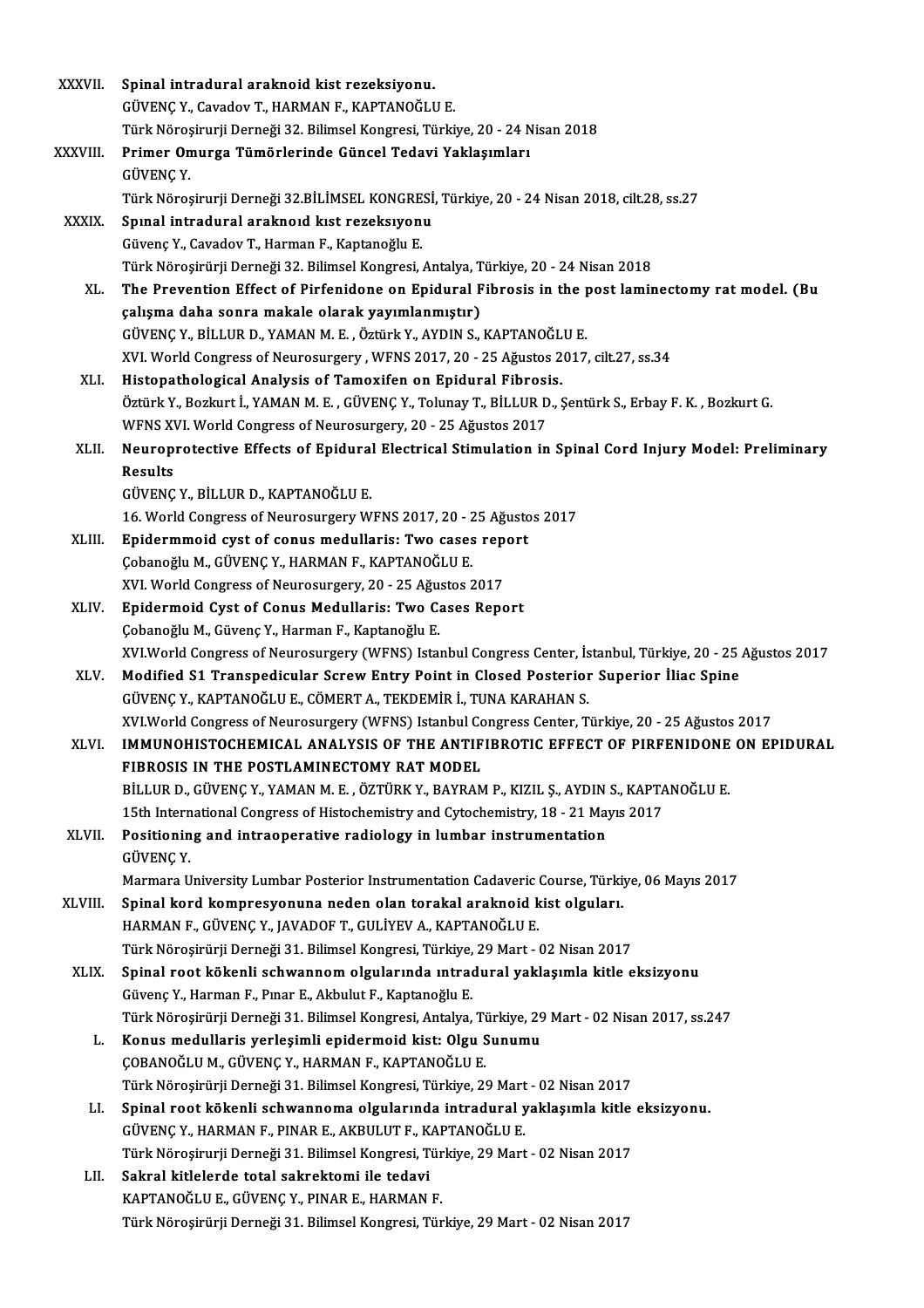| LIII.  | Spinal kord kompresyonuna neden olan torakal araknoid kist olguları                                                                          |
|--------|----------------------------------------------------------------------------------------------------------------------------------------------|
|        | Harman F., Güvenç Y., Cavadov T., Guliyev A., Kaptanoğlu E.                                                                                  |
|        | Türk Nöroşirurji Derneği 31. Bilimsel Kongresi, Antalya, Türkiye, 29 Mart - 02 Nisan 2017                                                    |
| LIV.   | Lomber ponksiyon sonrası gelişen spinal enfeksiyon olgusu                                                                                    |
|        | Güvenç Y., Harman F., Erdoğan O., Kaptanoğlu E.                                                                                              |
|        | Türk Nöroşirurji Derneği 31. Bilimsel Kongresi, Antalya, Türkiye, 29 Mart - 02 Nisan 2017                                                    |
| LV.    | Konus medullaris yerleşimli epidermoid kist: Olgu sunumu                                                                                     |
|        | Çobanoğlu M., Güvenç Y., Harman F., Kaptanoğlu E.                                                                                            |
|        | Türk Nöroşirurji Derneği 31. Bilimsel Kongresi, Antalya, Türkiye, 29 Mart - 02 Nisan 2017                                                    |
| LVI.   | Sakral Kitlelerde Total Sakrektomi İle Tedavi                                                                                                |
|        | Kaptanoğlu E., Güvenç Y., Pinar E., Harman F.                                                                                                |
|        |                                                                                                                                              |
|        | Türk Nöroşirurji Derneği 31.Bilimsel Kongresi, Antalya, Türkiye, 29 Mart - 02 Nisan 2017                                                     |
| LVII.  | Spinal root kökenli schwannom olgularında intradural yaklaşımla kitle eksizyonu<br>GÜVENÇ Y., HARMAN F., PINAR E., AKBULUT F., KAPTANOĞLU E. |
|        | Türk Nöroşirurji Derneği 31. Bilimsel Kongresi, Türkiye, 29 Mart - 02 Nisan 2017                                                             |
| LVIII. | Hiç Dokunma                                                                                                                                  |
|        | <b>GÜVENÇ Y</b>                                                                                                                              |
|        | Lomber Cerrahi Sonrası Ağrı Toplantısı (Marmara Üniversitesi Nörolojik Bilimler Enstitüsü), Türkiye, 14 Ocak<br>2017                         |
| LIX.   | Osteotomies in the upper thoracic spine-Case Presentation                                                                                    |
|        | <b>GÜVENÇY</b>                                                                                                                               |
|        | Türk Nöroşirurji Derneği Spinal ve Periferik Spinal Cerrahisi Öğretim ve Eğitim Grubu - LOMBER DEJENERATİF                                   |
|        | OMURGA sonbahar Sempozyumu, Türkiye, 20 - 23 Ekim 2016                                                                                       |
| LX.    | Travma sonrası oluşan torakal araknoid kist hastasında tedavi                                                                                |
|        | Harman F., Güvenç Y., Cavadov T., Kaptanoğlu E.                                                                                              |
|        | TND SPSCG Lomber dejeneratif omurga sonbahar sempozyumu, Antalya, Türkiye, 20 - 23 Ekim 2016                                                 |
| LXI.   | Lomber Omurgada Flat Rod ve Rijit Rod'xxun Finite Element Modeli Biyomekanik ollarak                                                         |
|        | Karşılaştırılması                                                                                                                            |
|        | ÖZEREN E., Yaman O., Akyoldaş G., ERBULUT D. U., Çavuş G., GÜVENÇ Y., Taşkıran N.                                                            |
|        | Türk Nöroşirurji Derneği Spinal ve Periferik Sinir Cerrahisi Öğretim ve Eğitim Grubu Lomber Dejeneratif Omurga                               |
|        | Sonbahar Sempozyumu, Türkiye, 20 - 23 Ekim 2016, ss.19                                                                                       |
| LXII.  | Minimal invazif yaklaşımla tedavi edilen servikal C7 schwannoma olgusu                                                                       |
|        | GÜVENÇ Y., HARMAN F., PINAR E., AKBULUT F., KAPTANOĞLU E.                                                                                    |
|        | TND SPSCG Lomber dejeneratif omurga sonbahar sempozyumu, Türkiye, 20 - 23 Ekim 2016                                                          |
| LXIII. | Torakal disk hernilerine torakoskopik yolla yaklaşım                                                                                         |
|        | Kaptanoğlu E., Güvenç Y., Harman F., Pınar E.                                                                                                |
|        | TND SPSCG Lomber dejeneratif omurga sonbahar sempozyumu, Antalya, Türkiye, 20 - 23 Ekim 2016                                                 |
| LXIV.  | Kapalı Posterior Spinal İliak Durumunda S1 pedikülüne Superiorundan yaklaşılarak                                                             |
|        | Enstrumantasyon Uygulanması: Kadavra Çalışmasından Klinik Uygulamaya                                                                         |
|        | GÜVENÇ Y., acar H. İ., CÖMERT A., ATLI E., KARAHAN S. T., TEKDEMİR İ., KAPTANOĞLU E.                                                         |
|        | Türk Nöroşirurji Derneği Spinal ve Periferik Sinir Cerrahisi Öğretim ve Eğitim Grubu Lomber Dejeneratif Omurga                               |
|        | Sonbahar Sempozyumu, Türkiye, 20 - 23 Ekim 2016                                                                                              |
| LXV.   | Minimal invaziv Yaklaşımla Tedavi Edilen Servikal C7 Schwannom Olgusu                                                                        |
|        | Güvenç Y., Harman F., Akbulut F., Pinar E., Kaptanoğlu E.                                                                                    |
|        | Türk Nöroşirurji Derneği Spinal ve Periferik Sinir Cerrahisi Öğretim ve Eğitim Grubu Lomber Dejeneratif Omurga                               |
|        | Sonbahar Sempozyumu, Antalya, Türkiye, 20 - 23 Ekim 2016, ss.56                                                                              |
| LXVI.  | <b>CLASSIFICATION OF RADIOLOGICAL CHANGES IN BURST FRACTURES</b>                                                                             |
|        | ŞENTÜRK S., ÖĞRENCİ A., GÜRÇAY A. G. , ABDİOĞLU A. A. , YILDIRIM T., GÜVENÇ Y., YAMAN O.                                                     |
|        | Joint Meeting of Istanbul Spine Masters, ISMISS Turkey 2016, İstanbul, Türkiye, 29 Eylül - 02 Ekim 2016                                      |
| LXVII. | Primer Omurga Tümörleri Cerrahisinde Güncel Yaklaşımlar                                                                                      |
|        | <b>GÜVENÇY.</b>                                                                                                                              |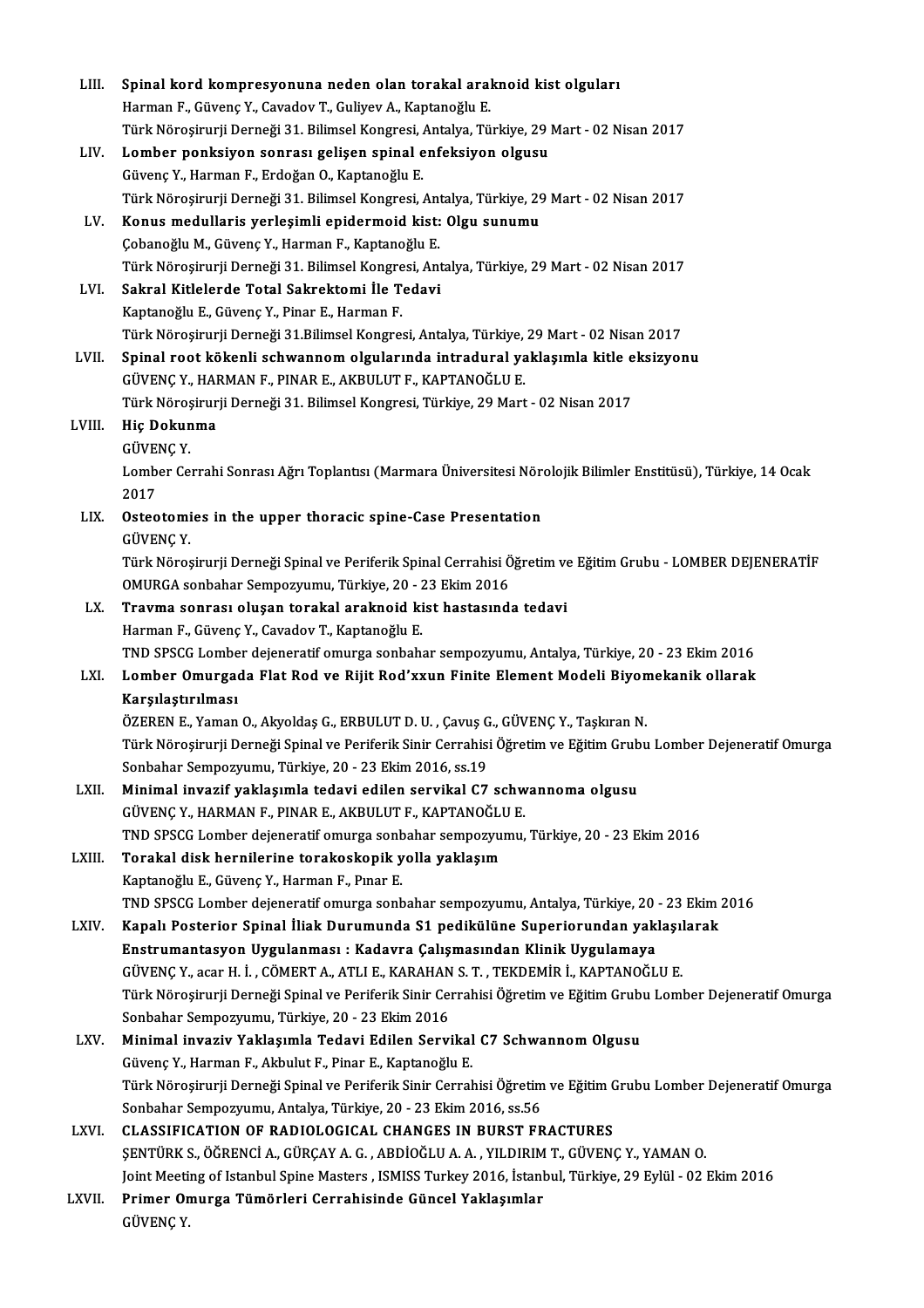Türk Nöroşirurji Derneği 30. Bilimsel Kongresi, Antalya, Türkiye, 8 - 12 Nisan 2016, cilt.26, ss.26<br>Patlarda postlaminaltami modelinde N. Asstilsistejnin Enidural Eihneries alan Etkisi

- Türk Nöroşirurji Derneği 30. Bilimsel Kongresi, Antalya, Türkiye, 8 12 Nisan 2016, cilt.26, ss.26<br>LXVIII. Ratlarda postlaminektomi modelinde N-Asetilsisteinin Epidural Fibrozise olan Etkisi Türk Nöroşirurji Derneği 30. Bilimsel Kongresi, Antalya, Türkiye, 8 - 12 Nisan 2016, cilt<br>Ratlarda postlaminektomi modelinde N-Asetilsisteinin Epidural Fibrozise ola<br>GÜVENÇ Y., YAMAN M. E. , Öztürk Y., ergül g., Tolunay T. Ratlarda postlaminektomi modelinde N-Asetilsisteinin Epidural Fibrozise olan Etkisi<br>GÜVENC Y., YAMAN M. E., Öztürk Y., ergül g., Tolunay T., MENEKSE G., KAPTANOĞLU E. Türk Nöroşirurji Derneği 30. Bilimsel Kongresi, Türkiye, 8 - 12 Nisan 2016
- LXIX. ANTERİOLATERAL YAKLAŞIMLA L5 VERTEBRANIN LATERAL YÜZÜNÜN CERRAHİ ANATOMİSİNİN ANTERİOLATERAL YAKLAŞIMLA L5 VERTEBRANIN LATEF<br>ÖNEMİ:KADAVRA ÇALIŞMASI<br>acar H. İ. , CÖMERT A., GÜVENÇ Y., TEKDEMİR İ., KAPTANOĞLU E.<br>Türk Nörosirurü Dornaği 30 Bilimsel Kongresi Türkiye 8 - 12 Ni
- <mark>ÖNEMİ:KADAVRA ÇALIŞMASI</mark><br>acar H. İ. , CÖMERT A., GÜVENÇ Y., TEKDEMİR İ., KAPTANOĞLU E.<br>Türk Nöroşirurji Derneği 30.Bilimsel Kongresi, Türkiye, 8 12 Nisan 2016<br>Tamayifan Baduga Bastlaminastamu Enidural Eihnasis In a Bat Türk Nöroşirurji Derneği 30.Bilimsel Kongresi, Türkiye, 8 - 12 Nisan 2016<br>LXX. Tamoxifen Reduce Postlaminectomy Epidural Fibrosis In a Rat Model
- Türk Nöroşirurji Derneği 30.Bilimsel Kongresi, Türkiye, 8 12 Nisan 2016<br>Tamoxifen Reduce Postlaminectomy Epidural Fibrosis In a Rat Model<br>Öztürk Y., YAMAN M. E. , GÜVENÇ Y., Tolunay T., BİLLUR D., Erbay F. K. , Şentürk S Tamoxifen Reduce Postlaminectomy Epidural Fibrosis In a Rat Montak<br>Öztürk Y., YAMAN M. E. , GÜVENÇ Y., Tolunay T., BİLLUR D., Erbay F. K. , Şe<br>Türk Nöroşirurji Derneğ 30.Bilimsel Kongresi, Türkiye, 8 - 12 Nisan 2016<br>Tonisa Türk Nöroşirurji Derneğ 30 Bilimsel Kongresi, Türkiye, 8 - 12 Nisan 2016
- LXXI. Topical Dexmedetomidine administration Alleviates Epidural Fibrosis In a Post-laminectomy Rat<br>Model Topical Dexmedetomidine admınıstration Alleviates Epidural Fibrosis In a Post-lam<br>Model<br>YAMAN M.E., ergül g., GÜVENÇ Y., Tolunay T., Erbay F. K. , Öztürk Y., ŞENTÜRK S., BOZKURT G.<br>Türk pöresinyyi demeği 20 bilimsel kongre
	- Model<br>YAMAN M. E. , ergül g., GÜVENÇ Y., Tolunay T., Erbay F. K. , Öztürk Y., ŞENT<br>Türk nöroşirurji derneği 30.bilimsel kongresi, Türkiye, 8 12 Nisan 2016<br>Lambar Vartabraya, Antarialataral Yaklasımda Baasa Kasın Carra
- YAMAN M. E. , ergül g., GÜVENÇ Y., Tolunay T., Erbay F. K. , Öztürk Y., ŞENTÜRK S., BOZKURT G.<br>Türk nöroşirurji derneği 30.bilimsel kongresi, Türkiye, 8 12 Nisan 2016<br>LXXII. Lomber Vertebraya Anteriolateral Yaklaşımd Türk nöroşirurji derneği 30.bilimsel kongresi, Türkiye, 8 - 12 Nisan 2016<br>Lomber Vertebraya Anteriolateral Yaklaşımda Psoas Kasın Cerra<br>Yöntemi: Kadavra Çalışması<br>KAPTANOĞLU E., acar H. İ. , CÖMERT A., GÜVENC Y., TEKDEMİR Lomber Vertebraya Anteriolateral Yaklaşımda Psoas Kası<br>Yöntemi: Kadavra Çalışması<br>KAPTANOĞLU E., acar H. İ. , CÖMERT A., GÜVENÇ Y., TEKDEMİR İ.<br>Türk Nönesinynü Derneği 20 bilimsel Konspesi Türkiye 8, 12 Nis Yöntemi: Kadavra Çalışması<br>KAPTANOĞLU E., acar H. İ. , CÖMERT A., GÜVENÇ Y., TEKDEMİR İ.<br>Türk Nöroşirurji Derneği 30.bilimsel Kongresi, Türkiye, 8 - 12 Nisan 2016, cilt.26, ss.94<br>Narmal Basınalı Hidrosafali Olsularında Lum
	-

LXXIII. Normal Basınçlı Hidrosefali Olgularında Lumboperitoneal Şant Uygulamasının Etkinliğinin Türk Nöroşirurji Derneği 30.bilimsel Kongresi, Türkiye, 8 - 12 Nisan 2016, c<br>Normal Basınçlı Hidrosefali Olgularında Lumboperitoneal Şant Uyg<br>Değerlendirilmesi: 65 Olguluk Geriye Dönük Çok Merkezli Çalışma<br>Pavar M.A., XAVI Normal Basınçlı Hidrosefali Olgularında Lumboperitoneal Şant Uygulamasının Etkinliğinin<br>Değerlendirilmesi: 65 Olguluk Geriye Dönük Çok Merkezli Çalışma<br>Bayar M. A. , YAVUZ E., Çelik H., MENEKŞE G., Kurtuluş A., Alagöz F., Değerlendirilmesi: 65 Olguluk Geriye Dönük Çok Merkezli Çalışma<br>Bayar M. A. , YAVUZ E., Çelik H., MENEKŞE G., Kurtuluş A., Alagöz F., GÜVEN<br>et al.<br>Türk Nöroşirurji Derneği 30. Bilimsel Kongresi, Türkiye, 8 - 12 Nisan 2016 Bayar M. A. , YAVUZ E., Çelik H., MENEKŞE G., Kurtuluş A., Alagöz F., GÜVENÇ<br>et al.<br>Türk Nöroşirurji Derneği 30. Bilimsel Kongresi, Türkiye, 8 - 12 Nisan 2016<br>The Prevention Effect of Birfonidone en Enidural Eibresis In Th

et al.<br>Türk Nöroşirurji Derneği 30. Bilimsel Kongresi, Türkiye, 8 - 12 Nisan 2016<br>LXXIV. The Prevention Effect of Pirfenidone on Epidural Fibrosis In The Post- Laminectomy Rat Model<br>PRILLIP D. CÜVENC V. YAMAN M. E. ÖTÜ Türk Nöroşirurji Derneği 30. Bilimsel Kongresi, Türkiye, 8 - 12 Nisan 2016<br>The Prevention Effect of Pirfenidone on Epidural Fibrosis In The<br>BİLLUR D., GÜVENÇ Y., YAMAN M. E. , Öztürk Y., AYDIN S., KAPTANOĞLU E.<br>Türk Nörosi The Prevention Effect of Pirfenidone on Epidural Fibrosis In The I<br>BİLLUR D., GÜVENÇ Y., YAMAN M. E. , Öztürk Y., AYDIN S., KAPTANOĞLU E.<br>Türk Nöroşirurji Derneği 30. Bilimsel Kongresi, Türkiye, 8 - 12 Nisan 2016<br>Comparisi BİLLUR D., GÜVENÇ Y., YAMAN M. E. , Öztürk Y., AYDIN S., KAPTANOĞLU E.<br>Türk Nöroşirurji Derneği 30. Bilimsel Kongresi, Türkiye, 8 - 12 Nisan 2016<br>LXXV. Comparision Of The Rıgıd Rod System With Modular Plate With The Fi

- Türk Nöroşirurji Derneği 30. Bilimsel Kongresi, Türkiye, 8 12 Nisan 2<br>Comparision Of The Rıgıd Rod System With Modular Plate Wit<br>Segment Posterior Stabilization In The Lower Lumbar Region<br>valduse Orkal B. CÜVENC V. Hutas Comparision Of The Rigid Rod Syst<br>Segment Posterior Stabilization In<br>yaldız c., Ozkal B., GÜVENÇ Y., Ulutaş M.<br>Türk Nörosinurii Derneği 20, Bilimasl K Segment Posterior Stabilization In The Lower Lumbar Region<br>yaldız c., Ozkal B., GÜVENÇ Y., Ulutaş M.<br>Türk Nöroşirurji Derneği 29. Bilimsel Kongresi, Türkiye, 17 - 21 Nisan 2015<br>Lambar Pratrüda Diak Harnisina Barkütan Yanıl yaldız c., Ozkal B., GÜVENÇ Y., Ulutaş M.<br>Türk Nöroşirurji Derneği 29. Bilimsel Kongresi, Türkiye, 17 - 21 Nisan 2015<br>LXXVI. Lomber Protrüde Disk Hernisine Perkütan Yapılan İntradiskal Müdahale Sonrası Gelişen Akut<br>Rke
- Türk Nöroşirurji Derneği<br>Lomber Protrüde Disk<br>Ekstrüde Disk Hernisi<br>CÜVENC V Lomber P<br>Ekstrüde |<br>GÜVENÇ Y.<br>Törk Näres Ekstrüde Disk Hernisi<br>GÜVENÇ Y.<br>Türk Nöroşirurji Derneği 29. Bilimsel Kongresi, Türkiye, 17 - 21 Nisan 2015<br>Nörolojik Defisitin Olmadığı Siddetli Tarakal Enaktür Dislokasyon
	-
- GÜVENÇ Y.<br>101: Türk Nöroşirurji Derneği 29. Bilimsel Kongresi, Türkiye, 17 21 Nisan<br>12XXVII. Nörolojik Defisitin Olmadığı Şiddetli Torakal Fraktür Dislokasyon<br>12 REMİRCİ A. Dilek S. L. GÜVENC V. KAZANCI B. ÖZEREN E Türk Nöroşirurji Derneği 29. Bilimsel Kongresi, Türkiye, 17<br>Nörolojik Defisitin Olmadığı Şiddetli Torakal Fraktü:<br>DEMİRCİ A., Dilek S. I. , GÜVENÇ Y., KAZANCI B., ÖZEREN E.<br>Türk Nörosirurii Derneği 29. Bilimsel Kongresi, T Nörolojik Defisitin Olmadığı Şiddetli Torakal Fraktür Dislokasyon<br>DEMİRCİ A., Dilek S. I. , GÜVENÇ Y., KAZANCI B., ÖZEREN E.<br>Türk Nöroşirurji Derneği 29. Bilimsel Kongresi, Türkiye, 17 - 21 Nisan 2015<br>Deneysel Subaraknaid
	-
- DEMİRCİ A., Dilek S. I. , GÜVENÇ Y., KAZANCI B., ÖZEREN E.<br>Türk Nöroşirurji Derneği 29. Bilimsel Kongresi, Türkiye, 17 21 Nisan 2015<br>LXXVIII. Deneysel Subaraknoid Kanama Modelinde Bevasizumabın Tavşan Baziller Arteri Türk Nöroşirurji Derneği 29. Bilimsel Kongresi, Türkiye, 17 - 21 Nisan 2015<br>Deneysel Subaraknoid Kanama Modelinde Bevasizumabın Tavşan Baziller Aı<br>Demirci A. Y. , ÖZEREN E., GÜVENÇ Y., AYDIN S., BİLLUR D., KAZANCI B., Akyo Deneysel Subaraknoid Kanama Modelinde Bevasizumabın Tavşan Baziller<br>Demirci A. Y. , ÖZEREN E., GÜVENÇ Y., AYDIN S., BİLLUR D., KAZANCI B., Akyol Ç., ER<br>Türk Nöroşirurji Derneği 29. Bilimsel Kongresi, Türkiye, 17 - 21 Nisan Demirci A. Y. , ÖZEREN E., GÜVENÇ Y., AYDIN S., BİL.<br>Türk Nöroşirurji Derneği 29. Bilimsel Kongresi, Tür<br>LXXIX. Forestier (DISH) HASTALIĞI :OLGU SUNUMU<br>Demirci A. Y. Alrıcl G. ÖZEPEN E. GÜVENC Y
- Türk Nöroşirurji Derneği 29. Bilimsel Kongres<br>Forestier (DISH) HASTALIĞI :OLGU SUNI<br>Demirci A.Y. , Akyol Ç., ÖZEREN E., GÜVENÇ Y.<br>Türk Nörosinurii Derneği 29. Bilimsel Kongres Forestier (DISH) HASTALIĞI :OLGU SUNUMU<br>Demirci A. Y. , Akyol Ç., ÖZEREN E., GÜVENÇ Y.<br>Türk Nöroşirurji Derneği 29. Bilimsel Kongresi, Türkiye, 17 - 21 Nisan 2015, cilt.25<br>Ultresen Esliğinde Yanılan Esset Blakajının Skopi

- Demirci A. Y. , Akyol Ç., ÖZEREN E., GÜVENÇ Y.<br>Türk Nöroşirurji Derneği 29. Bilimsel Kongresi, Türkiye, 17 21 Nisan 2015, cilt.25<br>LXXX. Ultrason Eşliğinde Yapılan Faset Blokajının Skopi Eşliğinde Yapılanlar ile Karşı Türk Nör<br>Ultrason<br>Çalışma<br>Öztürk Y Çalışma<br>Öztürk Y., YAMAN M. E. , GÜVENÇ Y., ATLI E.<br>Türk Nöroşirurji Derneği 29. Bilimsel Kongresi, Türkiye, 17 - 21 Nisan 2015<br>Metamirala sadium may induse noural tube defects in a shisk embr
	- Öztürk Y., YAMAN M. E., GÜVENÇY., ATLI E.

LXXXI. Metamizole sodium may induce neural tube defects in a chick embryo model.(Bu çalışma daha sonra<br>makale olarak yayımlanmıştır) Türk Nöroşirurji Derneği 29. Bilims<br>Metamizole sodium may induce<br>makale olarak yayımlanmıştır)<br>GÜVENG Y. BİLLUP D. AYDIN S. Ö'

GÜVENÇY.,BİLLURD.,AYDINS.,ÖZERENE.,DemirciA.Y. ,AlagözF.,DalgiçA.,BELENA.D.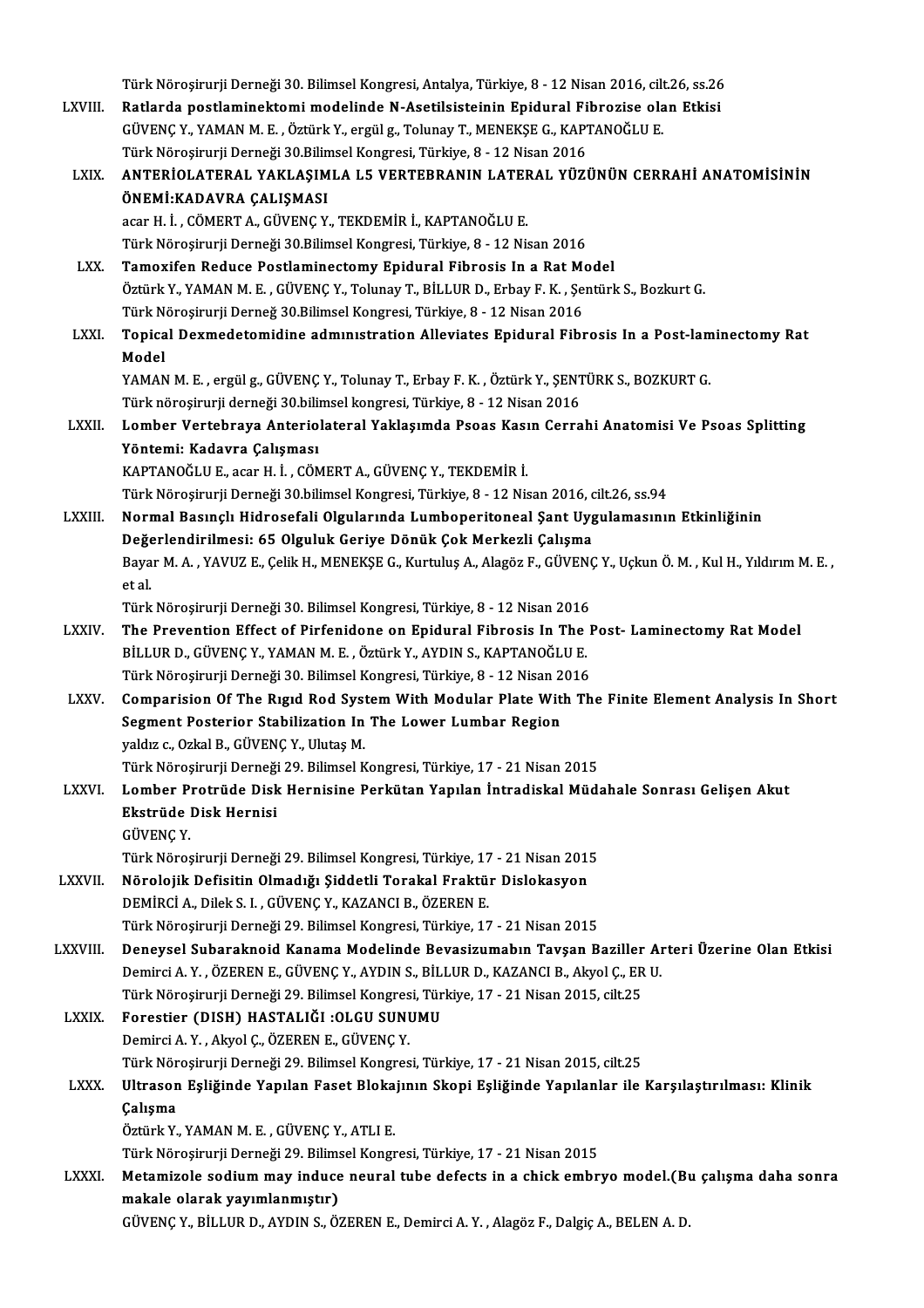65.Jahrestangung der Deutschen Gesellschaft für Neurochirurgie (DGNC) 1 st joint meeting with the Turkish<br>Neurosurgisel Society, Dreeden, Almanya 11, 14 Mayıs 2014 65.Jahrestangung der Deutschen Gesellschaft für Neurochirur<br>Neurosurgical Society, Dresden, Almanya, 11 - 14 Mayıs 2014<br>The effect of Bemogranate (Bunice Crenatum I ) ivise 65.Jahrestangung der Deutschen Gesellschaft für Neurochirurgie (DGNC) 1 st joint meeting with the Turkum Neurosurgical Society, Dresden, Almanya, 11 - 14 Mayıs 2014<br>LXXXII. The effect of Pomegranate (Punica Granatum L.) ju

- Neurosurgical Society, Dresden, Almanya, 11 14 Mayıs 2014<br>The effect of Pomegranate (Punica Granatum L.) juice on cerebral vasospazm in the rabbit<br>subarachnoid hemorrage model.(Bu çalışma daha sonra makale olarak yayımla The effect of Pomegranate (Punica Granatum L.) juice on cerebral vasospazm in the rabbit<br>subarachnoid hemorrage model.(Bu çalışma daha sonra makale olarak yayımlanmıştır)<br>GÜVENÇ Y., DEMİRCİ A., BİLLUR D., AYDIN S., ÖZEREN subarachnoid hemorrage model.(Bu çalışma daha sonra makale olarak yayımlanmıştır)<br>GÜVENÇ Y., DEMİRCİ A., BİLLUR D., AYDIN S., ÖZEREN E., DİLLİ A., GÖKÇE E. C. , YAMAN O., Yaman O., Çelik H.,<br>65.Jahrestangung der Deutschen GÜVENÇ Y., DEMİRCİ A., BİLLUR D., AYDIN S., ÖZEREN E., DİLL<br>65.Jahrestangung der Deutschen Gesellschaft für Neurochirur;<br>Neurosurgical Society, Dresden, Almanya, 11 - 14 Mayıs 2014<br>Servikal Disk Hernisinin Nadir Bir Kompli 65.Jahrestangung der Deutschen Gesellschaft für Neurochirurgie (DGNC) 1 st joint meeting with the Turkish<br>Neurosurgical Society, Dresden, Almanya, 11 - 14 Mayıs 2014<br>LXXXIII. Servikal Disk Hernisinin Nadir Bir Komplika
- GÜVENÇY.,Kocadağ S.,ÖzmeriçA.,YurtsevenA.,DanliN.,ÜnaltekinY. Servikal Disk Hernisinin Nadir Bir Komplikasyonu: Negatif Basınçlı Pulme<br>GÜVENÇ Y., Kocadağ S., Özmeriç A., Yurtseven A., Danli N., Ünaltekin Y.<br>Türk Nöroşirurji Derneği, 28. Bilimsel Kongresi, Türkiye, 4 - 08 Nisan 2014,
- LXXXIV. Metamizole sodyumun Tavuk Embriyo Modelinde Nöral Tüp Üzerine Olan Etkisi.(Bu çalışma daha Türk Nöroşirurji Derneği, 28. Bilimsel Kon<br>Metamizole sodyumun Tavuk Embriyo<br>sonra makale olarak yayımlanmıştır)<br>CÜVENC V. BİLLUP D. AYDIN S. ÖZEREN GÜVENÇY.,BİLLURD.,AYDINS.,ÖZERENE.,DemirciA.Y. ,NacarO.A. ,DalgiçA.,BELENA.D. S<mark>onra makale olarak yayımlanmıştır)</mark><br>GÜVENÇ Y., BİLLUR D., AYDIN S., ÖZEREN E., Demirci A. Y. , Nacar O. A. , Dalgiç A., B<br>Türk Nöroşirurji Derneği 28. Bilimsel Kongresi, Türkiye, 4 - 08 Nisan 2014, cilt.24<br>BUNİCA CRANATU
- GÜVENÇ Y., BİLLUR D., AYDIN S., ÖZEREN E., Demirci A. Y. , Nacar O. A. , Dalgiç A., BELEN A. D.<br>Türk Nöroşirurji Derneği 28. Bilimsel Kongresi, Türkiye, 4 08 Nisan 2014, cilt.24<br>LXXXV. PUNİCA GRANATUM L. EKSTRESİNİN Türk Nöroşirurji Derneği 28. Bilimsel Kongresi, Türkiye, 4 - 08 N<br>PUNİCA GRANATUM L. EKSTRESİNİN (NAR SUYU) DENEY<br>ARTERİNDE GELİŞEN VAZOSPAZMÜZERİNE OLAN ETKİSİ<br>CÜVENC X. ÖZEREN E. BİLLUR D. Demingi A. V. AYDIN S. Dili A PUNİCA GRANATUM L. EKSTRESİNİN (NAR SUYU) DENEYS<br>ARTERİNDE GELİŞEN VAZOSPAZMÜZERİNE OLAN ETKİSİ<br>GÜVENÇ Y., ÖZEREN E., BİLLUR D., Demirci A. Y. , AYDIN S., Dilli A.<br>Türk Nörosinurii Derneği 38. Bilimsel Konspesi, Türkiye 4. ARTERİNDE GELİŞEN VAZOSPAZMÜZERİNE OLAN ETKİSİ<br>GÜVENÇ Y., ÖZEREN E., BİLLUR D., Demirci A. Y. , AYDIN S., Dilli A.<br>Türk Nörosirurji Derneği 28. Bilimsel Kongresi, Türkiye, 4 - 08 Nisan 2014, cilt.24 GÜVENÇ Y., ÖZEREN E., BİLLUR D., Demirci A. Y. , AYDIN S., Dilli A.<br>Türk Nöroşirurji Derneği 28. Bilimsel Kongresi, Türkiye, 4 - 08 Nisan 2014, cilt.24<br>LXXXVI. Sadece Akut Başağrısıyla Acil Servise Başvuran Subaraknoid Kan
- GÜVENÇY.,YurtsevenA.,ÖzmeriçA.,DanliN. Sadece Akut Başağrısıyla Acil Servise Başvuran Subaraknoid Kanamalı Hastalaı<br>GÜVENÇ Y., Yurtseven A., Özmeriç A., Danli N.<br>28. Türk Nöroşirurji Derneği Bilimsel Kongresi, Türkiye, 4 - 08 Nisan 2014, cilt.24, ss.101<br>Trayma GÜVENÇ Y., Yurtseven A., Özmeriç A., Danli N.<br>28. Türk Nöroşirurji Derneği Bilimsel Kongresi, Türkiye, 4 - 08 Nisan 201<br>LXXXVII. Travma Sonrası Parietal Kemikte Oluşan Anevrizmal Kemik Kisti
- 28. Türk Nöroşirurji Derneği Bilimsel Kongre<br><mark>Travma Sonrası Parietal Kemikte Oluşar</mark><br>GÜVENÇ Y., şahin Ö., Taşlıyar E., Yurtseven A.<br>Türk Nörosirurji Derneği 29. Bilimsel Kongre Travma Sonrası Parietal Kemikte Oluşan Anevrizmal Kemik Kisti<br>GÜVENÇ Y., şahin Ö., Taşlıyar E., Yurtseven A.<br>Türk Nöroşirurji Derneği 28. Bilimsel Kongresi, Türkiye, 4 - 08 Nisan 2014<br>TORAKOLOMPER RURST ERAKTÜRI ERİNDE KON
- GÜVENÇ Y., şahin Ö., Taşlıyar E., Yurtseven A.<br>Türk Nöroşirurji Derneği 28. Bilimsel Kongresi, Türkiye, 4 08 Nisan 2014<br>LXXXVIII. TORAKOLOMBER BURST FRAKTÜRLERİNDE KONSERVATİFYAKLAŞIM<br>GÜVENÇ Y., Şahin Ö., Yurtseven A Türk Nöroşirurji Derneği 28. Bilin<br><mark>TORAKOLOMBER BURST FRAK</mark><br>GÜVENÇ Y., Şahin Ö., Yurtseven A.<br>Türk Nörosinurii Derneği, 28 Bilin

Türk Nöroşirurji Derneği, 28.Bilimsel Kongresi, Türkiye, 4 - 08 Nisan 2014, cilt.24

- LXXXIX. Bilinci Kapalı Hastada Multilevel Vertebra Kırığı Türk Nöroşirurji Derneği, 28.Bilimsel Kongresi, Türkiye<br>Bilinci Kapalı Hastada Multilevel Vertebra Kırığı<br>Danlı N., Yurtseven A., Kaya E., GÜVENÇ Y., Türker H. B.<br>9. Türkiye Asil Tın Kongresi Türkiye 2., 06 Ekim 2012 Bilinci Kapalı Hastada Multilevel Vertebra Kırığı<br>Danlı N., Yurtseven A., Kaya E., GÜVENÇ Y., Türker H. B.<br>9. Türkiye Acil Tıp Kongresi, Türkiye, 2 - 06 Ekim 2013<br>Pir ilsə Hastanesinin Asil Sarvisində Pir Yıllık Pe
	- XC. Bir ilçe Hastanesinin Acil Servisinde Bir Yıl ık Beyin Tomografisi Deneyimi 9. Türkiye Acil Tıp Kongresi, Türkiye, 2 - 06 Ekim 2013<br>Bir ilçe Hastanesinin Acil Servisinde Bir Yıllık Beyin<br>Yurtseven A., Yıldırım S., DANLI N., Kaynakçı M., GÜVENÇ Y.<br>9. Türkiye Acil Tıp Kongresi Türkiye 2., 06 Ekim 20 Bir ilçe Hastanesinin Acil Servisinde Bir Yıllık Be<br>Yurtseven A., Yıldırım S., DANLI N., Kaynakçı M., GÜVEN<br>9. Türkiye Acil Tıp Kongresi, Türkiye, 2 - 06 Ekim 2013<br>Baş ağrısının Altındaki Bur Dağı I Cans Nantnavn
	- 9. Türkiye Acil Tıp Kongresi, Türkiye, 2 06 Ekim 2013<br>XCI. Baş ağrısının Altındaki Buz Dağı ! Genç Nontravmatik SAK 9. Türkiye Acil Tıp Kongresi, Türkiye, 2 - 06 Ekim 2013<br>Baş ağrısının Altındaki Buz Dağı ! Genç Nontravmati<br>Yurtseven A., Danli N., GÜVENÇ Y., Yıldırım S., Kayanakçı M.<br>9 Türkiye Asil Tın Kongresi Türkiye 3, .06 Ekim 2012 Baş ağrısının Altındaki Buz Dağı ! Genç Nontravı<br>Yurtseven A., Danli N., GÜVENÇ Y., Yıldırım S., Kayanakç<br>9.Türkiye Acil Tıp Kongresi, Türkiye, 2 - 06 Ekim 2013<br>The effecte of levetinesstam on naunal tube dave

### 9. Türkiye Acil Tip Kongresi, Türkiye, 2 - 06 Ekim 2013<br>XCII. The effects of levetiracetam on neural tube development in the early stage of chick embryos.(Bu çalışma daha sonramakale olarak yayımlanmıştır) The effects of levetiracetam on neural tube development in the early stage of chick embryos.(Bu<br>çalışma daha sonra makale olarak yayımlanmıştır)<br>GÜVENÇ Y., Dalgiç A., BİLLUR D., Karaoglu D., AYDIN S., Daglioglu E., Özdöl Ç ça<br>GÜ<br>D. GÜVENÇ Y., Dalgiç A., BİLLUR D., Karaoglu D., AYDIN S., Daglioglu E., Özdöl Ç., Nacar O. A. ,<br>D.<br>XV. WFNS WORLD CONGRESS OF NEUROSURGERY, SEUL, Güney Kore, 8 - 13 Eylül 2013<br>Lavatiresstamın Erkan Dönem Giyajy Embriyesunda

XV. WFNS WORLD CONGRESS OF NEUROSURGERY, SEUL, Güney Kore, 8 - 13 Eylül 2013

D.<br>XV. WFNS WORLD CONGRESS OF NEUROSURGERY, SEUL, Güney Kore, 8 - 13 Eylül 2013<br>XCIII. Levatiresetamın Erken Dönem Civciv Embriyosunda Nöral Tüp Gelişimine Olan Etkisinin<br>Araştırılması.(Bu çalışma daha sonra makale ola Levatiresetamın Erken Dönem Civciv Embriyosunda Nöral Tüp Gelişimine Olan Etkisinin<br>Araştırılması.(Bu çalışma daha sonra makale olarak yayımlanmıştır)<br>GÜVENÇ Y., Dalgiç A., BİLLUR D., Karaoglu D., AYDIN S., Daglioglu E., Ö Ar<br>Gl<br>D.<br>26 GÜVENÇ Y., Dalgiç A., BİLLUR D., Karaoglu D., AYDIN S., Daglioglu E., Özdöl Ç., Nac<br>D.<br>26. Türk Nöroşirurji Bilimsel Kongresi, Türkiye, 20 - 24 Nisan 2012, cilt.22, ss.91<br>Koyun Danaklarda Endaskanik Kardatami Uygulaması (B

## D.<br>26. Türk Nöroşirurji Bilimsel Kongresi, Türkiye, 20 - 24 Nisan 2012, cilt.22, ss.91<br>XCIV. Koyun Deneklerde Endoskopik Kordotomi Uygulaması.(Bu çalışma daha sonra makale olarak<br>vayımlanmıştır) 26. Türk Nöroşirurji Bilimsel Kongresi, Türkiye, 20 - 24 Nisan 2012, cilt.22, ss.91<br>Koyun Deneklerde Endoskopik Kordotomi Uygulaması.(Bu çalışma daha sonra makale olarak<br>yayımlanmıştır)<br>Dalgiç A., ÇALIŞKAN M., Algin O., ER Koyun Deneklerde Endoskopik Kordotomi Uygulaması.(Bu çalışma daha sonra makale olarak<br>yayımlanmıştır)<br>Dalgiç A., ÇALIŞKAN M., Algin O., ERDEN E., Can P., GÜVENÇ Y., Ocakcioglu A., Daglioglu E., Nacar O. A. , YILDIRIM A.<br>E.

yayımlanmıştır)<br>Dalgiç A., ÇALIŞKA<br>E., et al.

26.TürkNöroşirurjiDerneğiBilimselKongresi,Türkiye,20 -24Nisan2012, cilt.22, ss.59